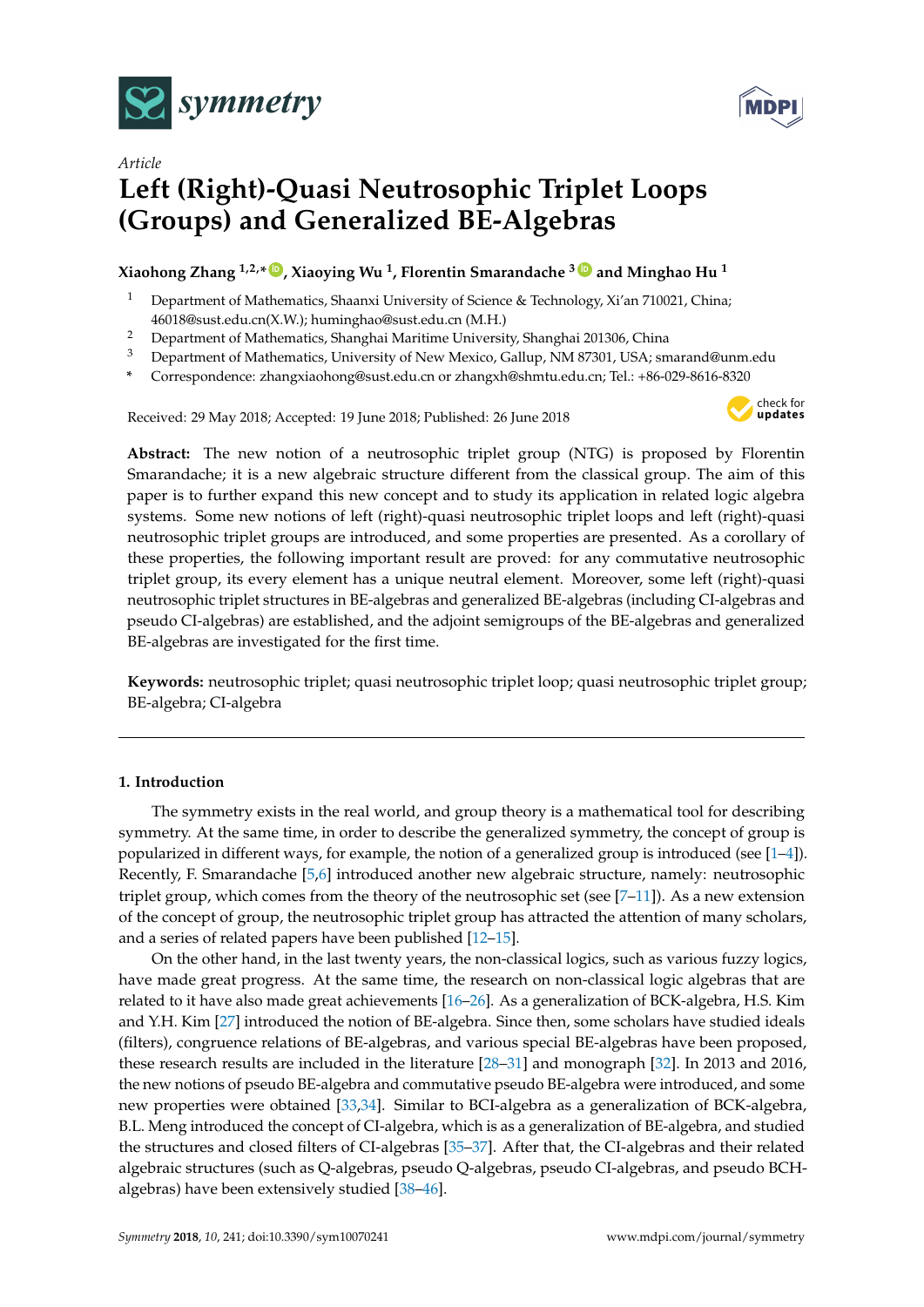This paper will combine the above two directions to study general neutrosophic triplet structures and the relationships between these structures and generalized BE-algebras. On the one hand, we introduce various general neutrosophic triplet structures, such as (*l*-*l*)-type, (*l*-*r*)-type, (*r*-*l*)-type, (*r*-*r*)-type, (*l*-*lr*)-type, (*r*-*lr*)-type, (*lr*-*l*)-type, and (*lr*-*r*)-type quasi neutrosophic triplet loops (groups), and investigate their basic properties. Moreover, we get an important corollary, namely: that for any commutative neutrosophic triplet group, its every element has a unique neutral element. On the other hand, we further study the properties of (pseudo) BE-algebras and (pseudo) CI-algebras, and the general neutrosophic triplet structures that are contained in a BE-algebra (CI-algebra) and pseudo BE-algebra (pseudo CI-algebra). Moreover, for the first time, we introduce the concepts of adjoint semigroups of BE-algebras and generalized BE-algebras (including CI-algebras, pseudo BE-algebras, and pseudo CI-algebras) and discuss some interesting topics.

### **2. Basic Concepts**

**Definition 1.** *([\[5,](#page-16-2)[6\]](#page-16-3)) Let N be a set together with a binary operation \*. Then, N is called a neutrosophic triplet set if, for any a*∈*N, there exists a neutral of 'a', called neut(a), and an opposite of 'a', called anti(a), with neut(a) and anti(a), belonging to N, such that:*

$$
a * neut(a) = neut(a) * a = a;
$$
  

$$
a * anti(a) = anti(a) * a = neut(a).
$$

It should be noted that *neut*(*a*) and *anti*(*a*) may not be unique here for some *a*∈*N*. We call (*a*, *neut*(*a*), and *anti*(*a*)) a neutrosophic triplet for the determined *neut*(*a*) and *anti*(*a*).

**Remark 1.** *In the original definition, the neutral element is different from the unit element in the traditional group theory. The above definition of this paper takes away such restriction, please see the Remark 3 in Ref.* [\[12\]](#page-16-6)*.* 

**Definition 2.** *([\[5,](#page-16-2)[6,](#page-16-3)[13\]](#page-16-14)) Let (N, \*) be a neutrosophic triplet set.*

- *(1) If \* is well-defined, that is, for any a, b* ∈ *N, one has a \* b* ∈ *N. Then, N is called a neutrosophic triplet loop.*
- *(2)* If N is a neutrosophic triplet loop, and \* is associative, that is,  $(a * b) * c = a * (b * c)$  for all a, b,  $c \in N$ . Then, *N is called a neutrosophic triplet group.*
- *(3) If N* is a neutrosophic triplet group, and \* is commutative, that is,  $a * b = b * a$  for all  $a, b \in N$ . Then, N is *called a commutative neutrosophic triplet group.*

**Definition 3.**  $([27,35,41,42])$  $([27,35,41,42])$  $([27,35,41,42])$  $([27,35,41,42])$  $([27,35,41,42])$  $([27,35,41,42])$  A CI-algebra (dual Q-algebra) is an algebra  $(X; \rightarrow, 1)$  of type  $(2, 0)$ , satisfying *the following conditions:*

 $(i)$   $x \rightarrow x = 1$ ,  $(ii)$  1  $\rightarrow$  *x* = *x*, *(iii)*  $x \rightarrow (y \rightarrow z) = y \rightarrow (x \rightarrow z)$ , for all  $x, y, z \in X$ .

*A CI-algebra*  $(X; \rightarrow, 1)$  *is called a BE-algebra, if it satisfies the following axiom:* 

 $(iv) x \rightarrow 1 = 1$ , for all  $x \in X$ .

*A CI-algebra (X;* →*, 1)is called a dual BCH-algebra, if it satisfies the following axiom:*

$$
(v) x \rightarrow y = y \rightarrow x = 1 \Rightarrow x = y.
$$

A binary relation  $\leq$  on CI-algebra (BE-algebra) *X*, is defined by  $x \leq y$  if, and only if,  $x \to y = 1$ .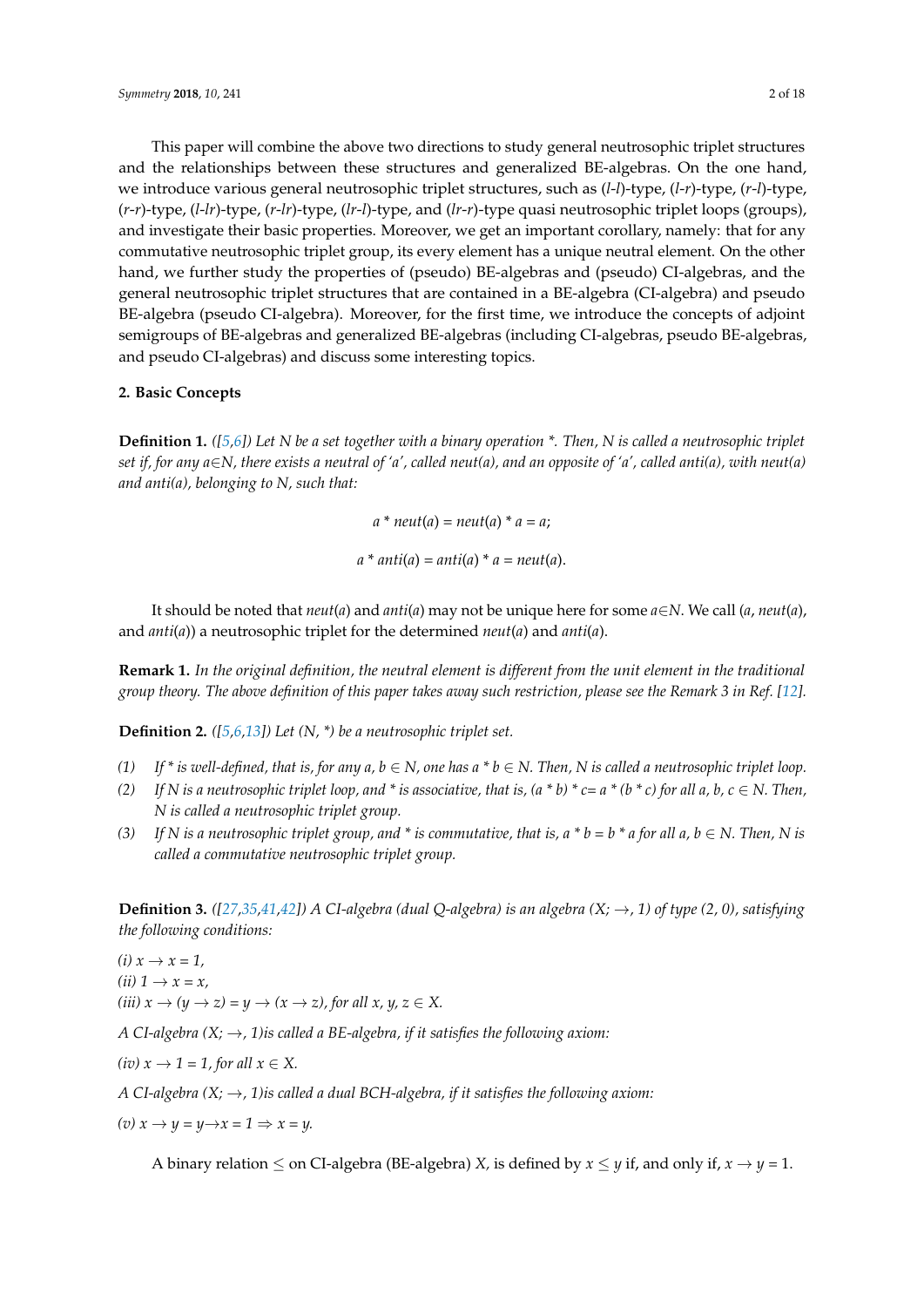**Definition 4.** ([\[33,](#page-17-0)[43,](#page-17-8)[45\]](#page-17-9)) An algebra  $(X; \rightarrow, \rightsquigarrow, 1)$  of type (2, 2, 0) is called a dual pseudo Q-algebra if, for all  $x, y, z \in X$ , it satisfies the following axioms:

 $(dpsQ1)$   $x \rightarrow x = x \rightsquigarrow x = 1$ ,  $(dpsQ2)$   $1 \rightarrow x = 1 \rightsquigarrow x = x$ ,  $(dpsQ3) x \rightarrow (y \rightsquigarrow z) = y \rightsquigarrow (x \rightarrow z).$ 

*A dual pseudo Q-algebra X is called a pseudo CI-algebra, if it satisfies the following condition:*

 $(psCI) x \rightarrow y = 1 \Leftrightarrow x \rightsquigarrow y = 1.$ 

*A pseudo CI-algebra X is called a pseudo BE-algebra, if it satisfies the following condition:*

 $(psBE)$   $x \rightarrow 1 = x \rightsquigarrow 1 = 1$ , for all  $x \in X$ .

*A pseudo CI-algebra X is called a pseudo BCH-algebra, if it satisfies the following condition:*

 $(psBCH) x \rightarrow y = y \rightsquigarrow x = 1 \Rightarrow x = y.$ 

In a dual pseudo-Q algebra, one can define the following binary relations:

 $x \leq y \Leftrightarrow x \to y = 1$ .  $x \leq y \Leftrightarrow x \leadsto y = 1$ .

Obviously, a dual pseudo-Q algebra *X* is a pseudo CI-algebra if, and only if,  $\leq \to \leq \infty$ .

## **3. Various Quasi Neutrosophic Triplet Loops (Groups)**

**Definition 5.** Let N be a set together with a binary operation \* (that is,  $(N, * )$  be a loop) and  $a \in N$ .

- (1) If exist  $b, c \in N$ , such that  $a * b = a$  and  $a * c = b$ , then a is called an NT-element with (r-r)- property;
- *(2) If exist b, c*  $\in$  *N, such that a*  $*$  *b* = *a and c*  $*$  *a* = *b, then a is called an NT-element with (r-l)- property;*
- (3) If exist  $b, c \in N$ , such that  $b * a = a$  and  $c * a = b$ , then a is called an NT-element with (1-1)- property;
- (4) If exist  $b, c \in N$ , such that  $b * a = a$  and  $a * c = b$ , then a is called an NT-element with (l-r)- property;
- (5) If exist  $b, c \in N$ , such that  $a * b = b * a = a$  and  $c * a = b$ , then a is called an NT-element with (lr-l)-property;
- *(6)* If exist b,  $c \in N$ , such that  $a * b = b * a = a$  and  $a * c = b$ , then a is called an NT-element with (lr-r)-property;
- (7) If exist  $b, c \in N$ , such that  $b * a = a$  and  $a * c = c * a = b$ , then a is called an NT-element with (l-lr)-property;
- (8) If exist  $b, c \in N$ , such that  $a * b = a$  and  $a * c = c * a = b$ , then a is called an NT-element with (r-lr)-property;
- (9) If exist  $b, c \in N$ , such that  $a * b = b * a = a$  and  $a * c = c * a = b$ , then a is called an NT-element with *(lr-lr)-property.*

It is easy to verify that, (i) if *a* is an NT-element with (*l*-*lr*)-property, then *a* is an NT-element with (*l*-*l*)-property and (*l*-*r*)-property; if *a* is an NT-element with (*lr*-*l*)-property, then *a* is an NT-element with (*l*-*l*)-property and (*r*-*l*)-property; and so on; (ii) a neutrosophic triplet loop (*N*, \*) is a neutrosophic triplet group if, and only if, every element in *N* is an NT-element with (*lr*-*lr*)-property; (iii) if \* is commutative, then the above properties coincide. Moreover, the following example shows that (*r*-*l*)-property and (*r*-*r*)-property cannot infer to (*r*-*lr*)-property, and (*r*-*r*)-property and (*l*-*lr*)-property cannot infer to (*lr*-*lr*)-property.

**Example 1.** *Let N = {a, b, c, d}. The operation \* on N is defined as Table [1.](#page-3-0) Then, (N, \*) is a loop, and a is an NT-element with (lr-lr)-property; b is an NT-element with (lr-r)-property; c is an NT-element with (r-l)-property and (r-r)-property, but c is not an NT-element with (r-lr)-property; and d is an NT-element with (r-r)-property and (l-lr)-property, but d is not an NT-element with (lr-lr)-property.*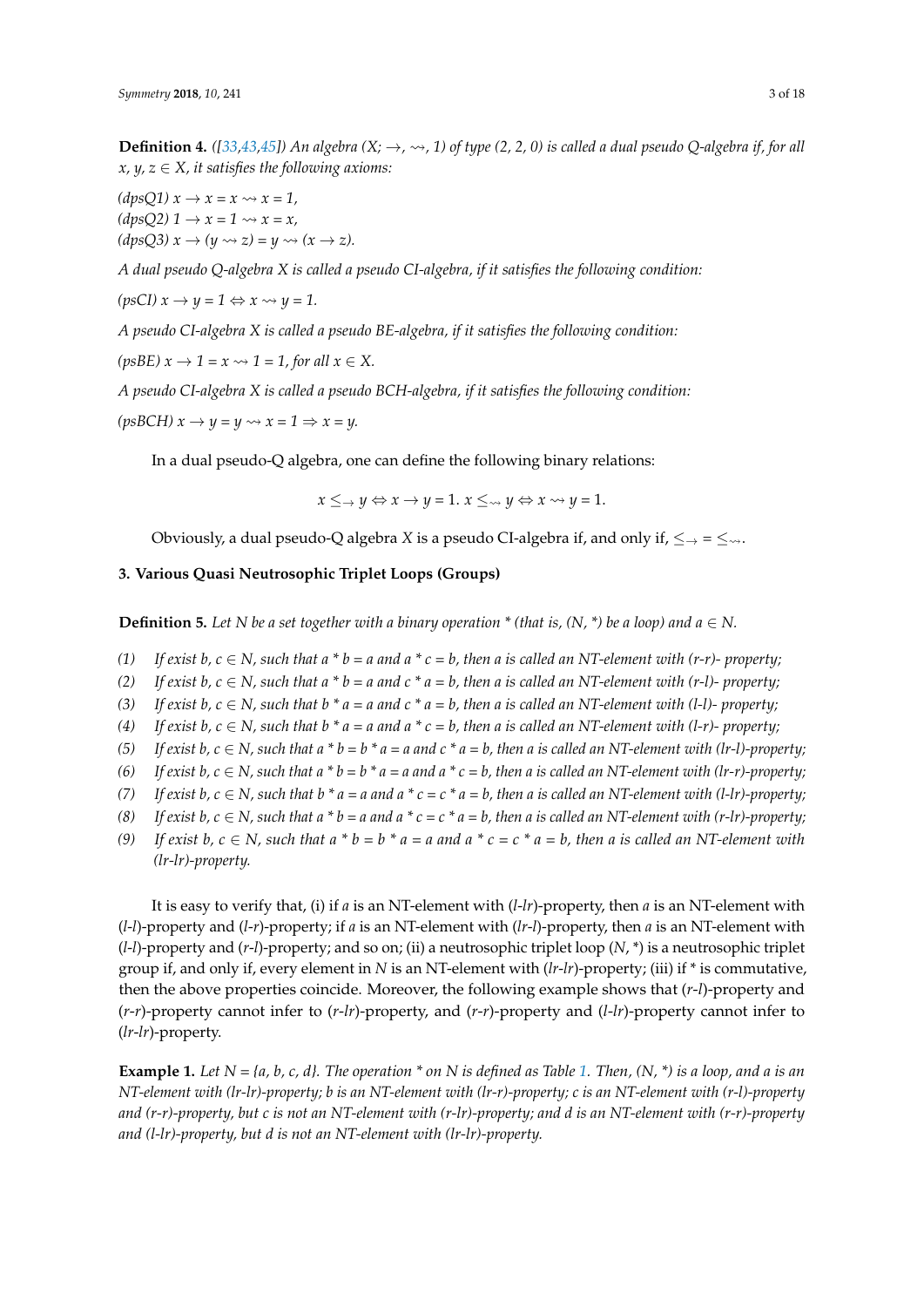| *            | a | b | c | d |
|--------------|---|---|---|---|
| а            | a | а | а |   |
| b            | C | a | h | C |
| $\mathcal C$ | C | h | а | а |
| d            | a |   | h | а |

<span id="page-3-0"></span>**Table 1.** Neutrosophic triplet (NT)-elements in a loop.

**Definition 6.** *Let (N, \*) be a loop (semi-group). If for every element a in N, a is an NT-element with (r-r)-property, then (N, \*) is called (r-r)-quasi neutrosophic triplet loop (group). Similarly, if for every element a in N, a is an NT-element with (r-l)-, (l-l)-, (l-r)-, (lr-l)-, (lr-r)-, (l-lr)-, (r-lr)-property, then (N, \*) is called (r-l)-, (l-l)-, (l-r)-, (lr-l)-, (lr-r)-, (l-lr)-, (r-lr)-quasi neutrosophic triplet loop (group), respectively. All of these generalized neutrosophic triplet loops (groups) are collectively known as quasi neutrosophic triplet loops (groups).*

**Remark 2.** *For quasi neutrosophic triplet loops (groups), we will use the notations like neutrosophic triplet loops (groups), for example, to denote a (r-r)-neutral of 'a' by neut(r-r)(a), denote a (r-r)-opposite of 'a' by anti(r-r)(a), where 'a' is an NT-element with (r-r)-property. If neut(r-r)(a) and anti(r-r)(a) are not unique, then denote the set of all (r-r)-neutral of 'a' by {neut(r-r)(a)}, denote the set of all (r-r)-opposite of 'a' by {anti(r-r)(a)}.*

For the loop (*N*, \*) in Example 1, we can verify that (*N*, \*) is a (*r*-*r*)-quasi neutrosophic triplet loop, and we have the following:

$$
neut_{(r-r)}(a) = a, anti_{(r-r)}(a) = a; neut_{(r-r)}(b) = c, \{anti_{(r-r)}(b)\} = \{a, d\};
$$

$$
neut_{(r-r)}(c) = a, anti_{(r-r)}(c) = d; neut_{(r-r)}(d) = b, anti_{(r-r)}(d) = c.
$$

**Theorem 1.** *If (N, \*) is a (l-lr)-quasi neutrosophic triplet group, then (N, \*) is a neutrosophic triplet group. Moreover, if (N, \*) is a (r-lr)-quasi neutrosophic triplet group, then (N, \*) is a neutrosophic triplet group.*

**Proof.** Suppose that  $(N, * )$  is a  $(l-lr)$ -quasi neutrosophic triplet group. For any  $a \in N$ , by Definitions 5 and 6, we have the following:

$$
neut_{(l-lr)}(a)*a=a,anti_{(l-lr)}(a)*a=a*anti_{(l-lr)}(a)=neut_{(l-lr)}(a).
$$

Here,  $neut_{(l-lr)}(a) \in \{neut_{(l-lr)}(a)\}$ ,  $anti_{(l-lr)}(a) \in \{anti_{(l-lr)}(a)\}$ . Applying associative law we get the following:

$$
a * neut_{(l-lr)}(a) = a * (anti_{(l-lr)}(a) * a) = (a * anti_{(l-lr)}(a)) * a = neut_{(l-lr)}(a) * a = a.
$$

This means that *neut*(*l*-*lr*) (*a*) is a right neutral of '*a*'. From the arbitrariness of *a*, it is known that (*N*, \*) is a neutrosophic triplet group.

Another result can be proved similarly.  $\square$ 

**Theorem 2.** *Let (N, \*) be a (r-lr)-quasi neutrosophic triplet group such that:*

$$
(s * p) * a = a * (s * p), \forall s \in \{neut_{(r-lr)}(a)\}, \forall p \in \{anti_{(r-lr)}(a)\}.
$$

*Then,*

- *(1) for any*  $a \in N$ *,*  $s \in \{neut_{(r-lr)}(a)\} \Rightarrow s * s = s$ .
- *(2) for any a* ∈ *N, s, t* ∈*{neut<sub>(r-lr</sub>)(a)}*  $\Rightarrow$  *s*  $*$  *t* = *t.*
- *(3) when*  $*$  *is commutative, for any a*  $\in$  *N, neut*<sub> $(r-1r)$ </sub> $(a)$  *is unique.*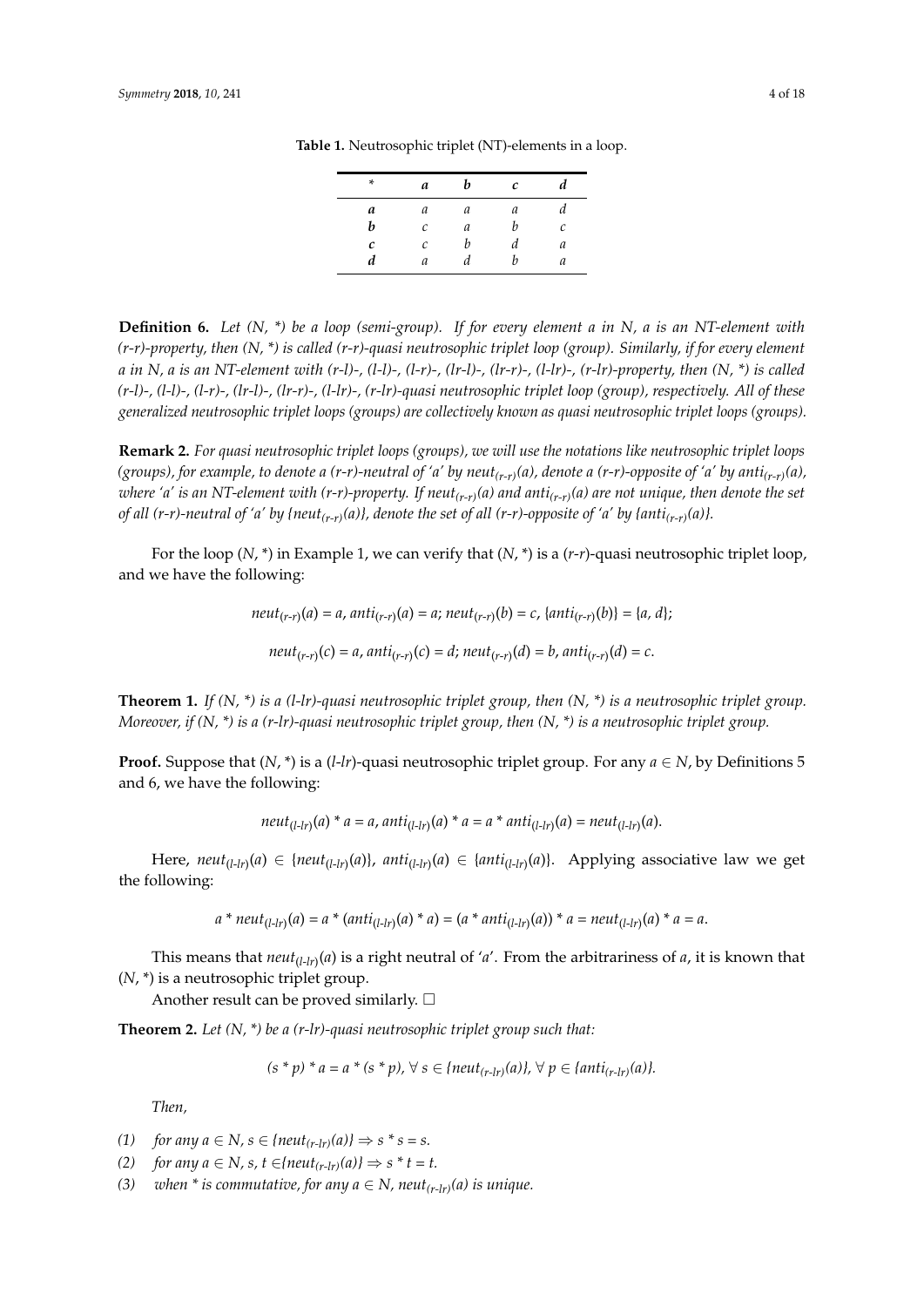**Proof.** (1) Assume  $s \in \{neu_t_{(r-lr)}(a)\}$ , then  $a * s = a$ , and exist  $p \in N$ , such that  $p * a = a * p = s$ . Thus,

$$
(s * p) * a = s * (p * a) = s * s,
$$
  

$$
a * (s * p) = (a * s) * p = a * p = s.
$$

According to the hypothesis,  $(s * p) * a = a * (s * p)$ , it follows that  $s * s = s$ .

(2) Assume *s*,  $t \in \{neut_{(r-lr)}(a)\}$ , then  $a * s = a$ ,  $a * t = a$ , and exist  $p, q \in N$ , such that  $p * a = a * p = s$ ,  $q * a$  $a = a * q = t$ . Thus,

$$
(s * q) * a = s * (q * a) = s * t,
$$
  

$$
a * (s * q) = (a * s) * q = a * q = t.
$$

According to the hypothesis, 
$$
(s * p) * a = a * (s * p)
$$
, it follows that  $s * t = t$ .

(3) Suppose *a* ∈ *N*, *s*, *t*∈{ $neut$ <sub>(*r*-*lr*)</sub>(*a*)}. Applying Theorem (2) to *s* and *t* we have *s* \* *t* = *t*. Moreover, applying Therorem (2) to *t* and *s* we have  $t * s = s$ . Hence, when  $*$  is commutative,  $s * t = t * s$ . Therefore,  $s = t$ , that is,  $neut_{(r-lr)}(a)$  is unique.  $\square$ 

**Corollary 1.** Let  $(N, * )$  be a commutative neutrosophic triplet group. Then neut(a) is unique for any  $a \in N$ .

**Proof.** Since all neutrosophic triplet groups are *(r-lr)-*quasi neutrosophic triplet groups, and \* is commutative, then the assumption conditions in Theorem 2 are valid for *N*, so applying Theorem 2 (3), we get that *neut*(*a*) is unique for any  $a \in N$ .  $\square$ 

The following examples show that the neutral element may be not unique in the neutrosophic triplet loop.

<span id="page-4-0"></span>**Example 2.** *Let N = {1, 2, 3}. Define binary operation \* on N as following Table [2.](#page-4-0) Then, (N, \*) is a commutative neutrosophic triplet loop, and {neut(1)}* = {1, 2}. Since  $(1 * 3) * 3 \neq 1 * (3 * 3)$ , so  $(N, *)$  is not a neutrosophic *triplet group*.

**Table 2.** Commutative neutrosophic triplet loop.

| × |  |  |
|---|--|--|
|   |  |  |
|   |  |  |
|   |  |  |

<span id="page-4-1"></span>**Example [3.](#page-4-1)** *Let*  $N = \{1, 2, 3, 4\}$ . *Define binary operation*  $*$  *on*  $N$  *as following Table* 3. *Then,*  $(N, *)$  *is a neutrosophic triplet loop, and {neut(4)} = {2, 3}. Since (4 \* 1) \* 1*  $\neq$  *4 \* (1 \* 1), so (N, \*) is not a neutrosophic triplet group*.

**Table 3.** Non-commutative neutrosophic triplet loop.

| 1 | 2 | 3 |   |
|---|---|---|---|
| 3 | 1 |   | ≺ |
|   | 2 |   |   |
|   | 3 | 3 |   |
| ∍ |   |   |   |
|   |   |   |   |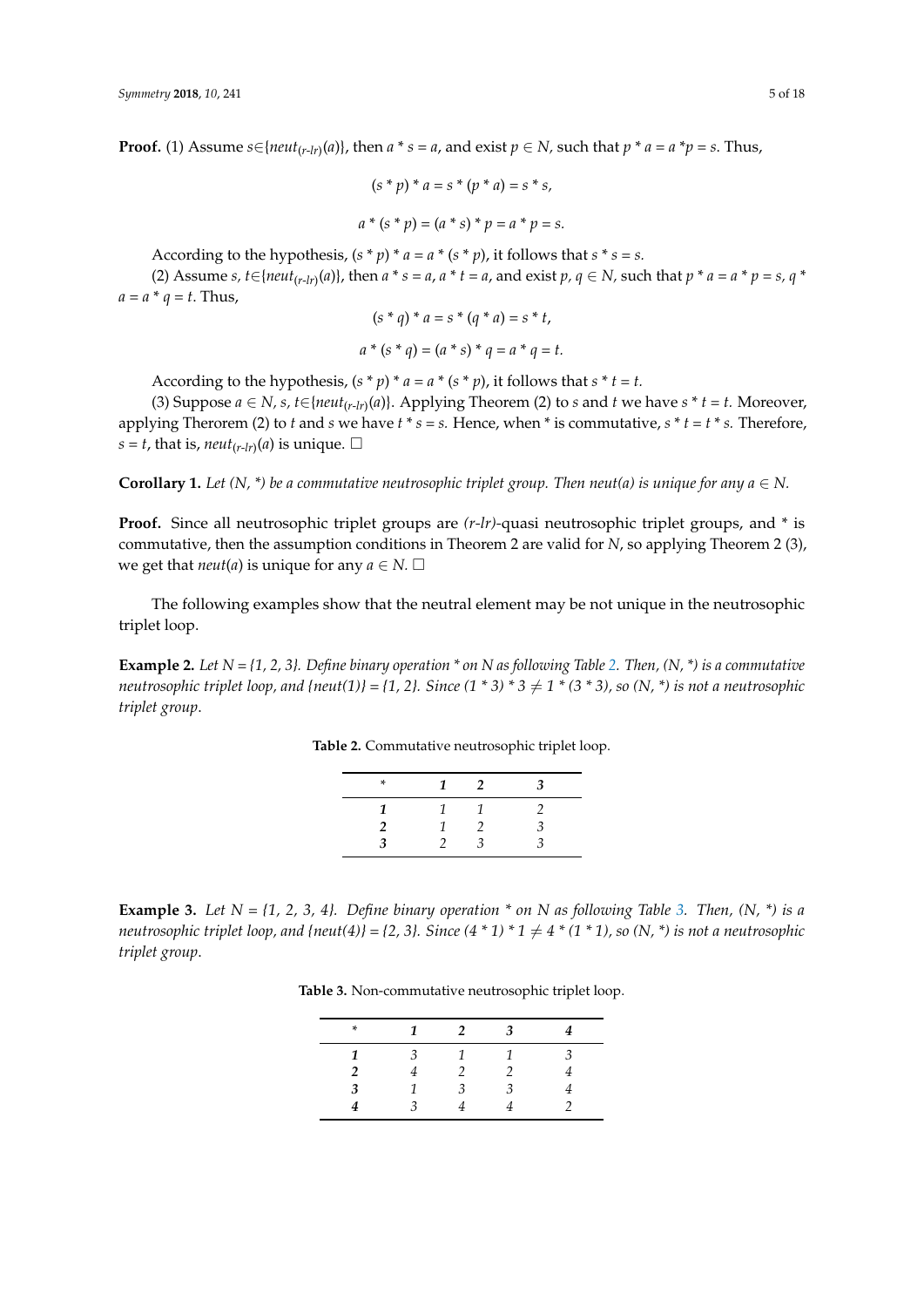#### <span id="page-5-2"></span>**4. Quasi Neutrosophic Triplet Structures in BE-Algebras and CI-Algebras**

From the definition of BE-algebra and CI-algebra (see Definition 3), we can see that '1' is a left neutral element of every element, that is, BE-algebras and CI-algebras are directly related to quasi neutrosophic triplet structures. This section will reveal the various internal connections among them.

*4.1. BE-Algebras (CI-Algebras) and (l-l)-Quasi Neutrosophic Triplet Loops*

**Theorem 3.** *Let*  $(X; \to, 1)$  *be a BE-algebra. Then*  $(X, \to)$  *is a (l-l)-quasi neutrosophic triplet loop. And, when*  $|X|>1$ ,  $(X, \rightarrow)$  *is not a (lr-l)-quasi neutrosophic triplet loop with neutral element 1.* 

**Proof.** By Definition 3, for all  $x \in X$ ,  $1 \to x = x$  and  $x \to x = 1$ . According Definition 6, we know that  $(X, \rightarrow)$  is a (*l*-*l*)-quasi neutrosophic triplet loop, such that:

1 ∈ { $neut_{(l-l)}(x)$ },  $x \in \{anti_{(l-l)}(x)\}$ , for any  $x \in X$ .

If  $|X| > 1$ , then exist  $x \in X$ , such that  $x \neq 1$ . Using Definition 3 (iv),  $x \to 1 = 1 \neq x$ , this means that 1 is not a right neutral element of *x*. Hence,  $(X, \rightarrow)$  is not a *(lr-l)*-quasi neutrosophic triplet loop with neutral element 1.

**Example [4.](#page-5-0)** Let  $X = \{a, b, c, 1\}$ . Define binary operation \* on N as following Table 4. Then,  $(X; \rightarrow, 1)$  is a *BE-algebra, and*  $(X, \rightarrow)$  *is a (l-l)-quasi neutrosophic triplet loop, such that:* 

> <span id="page-5-0"></span> ${neut_{(l-1)}(a)} = {1}, {anti_{(l-1)}(a)} = {a, c}$ ;  ${neut_{(l-1)}(b)} = {1}, {anti_{(l-1)}(b)} = {b, c}$ ;  ${neut}_{(l-1)}(c)$  = {1}, {anti<sub>(l-l)</sub>(c)} = {c}; {neut<sub>(l-l)</sub>(1)} = {1}, {anti<sub>(l-l)</sub>(1)} = {1}.

**Table 4.** BE-algebra and (*l*-*l*)-quasi neutrosophic triplet loop (1).

| $\rightarrow$ | a | b | $\mathcal C$ |  |
|---------------|---|---|--------------|--|
| a             |   | h | h            |  |
| h             | a |   | а            |  |
| c             | 1 |   | 1            |  |
| 1             | а | h | C            |  |

**Example [5.](#page-5-1)** Let  $X = \{a, b, c, 1\}$ . Define binary operation  $*$  on N as following Table 5. Then,  $(X; \rightarrow, 1)$  is a *BE-algebra, and*  $(X, \rightarrow)$  *is a (l-l)-quasi neutrosophic triplet loop such that:* 

 ${neut_{(l-1)}(a)} = {1}, {anti_{(l-1)}(a)} = {a}$ ;  ${neut_{(l-1)}(b)} = {1}, {anti_{(l-1)}(b)} = {b}$ ;

<span id="page-5-1"></span> ${neut}_{(l-1)}(c)$  = {1}, {anti<sub>(l-l)</sub>(c)} = {c}; {neut<sub>(l-l)</sub>(1)} = {1}, {anti<sub>(l-l)</sub>(1)} = {1}.

**Table 5.** BE-algebra and (*l*-*l*)-quasi neutrosophic triplet loop (2).

| $\rightarrow$ | a | $\bm{b}$ | c             |  |
|---------------|---|----------|---------------|--|
| a             |   | h        | $\mathcal{C}$ |  |
| h             | a | 1        | C             |  |
| с             | a | h        |               |  |
|               | a | h        | C             |  |
|               |   |          |               |  |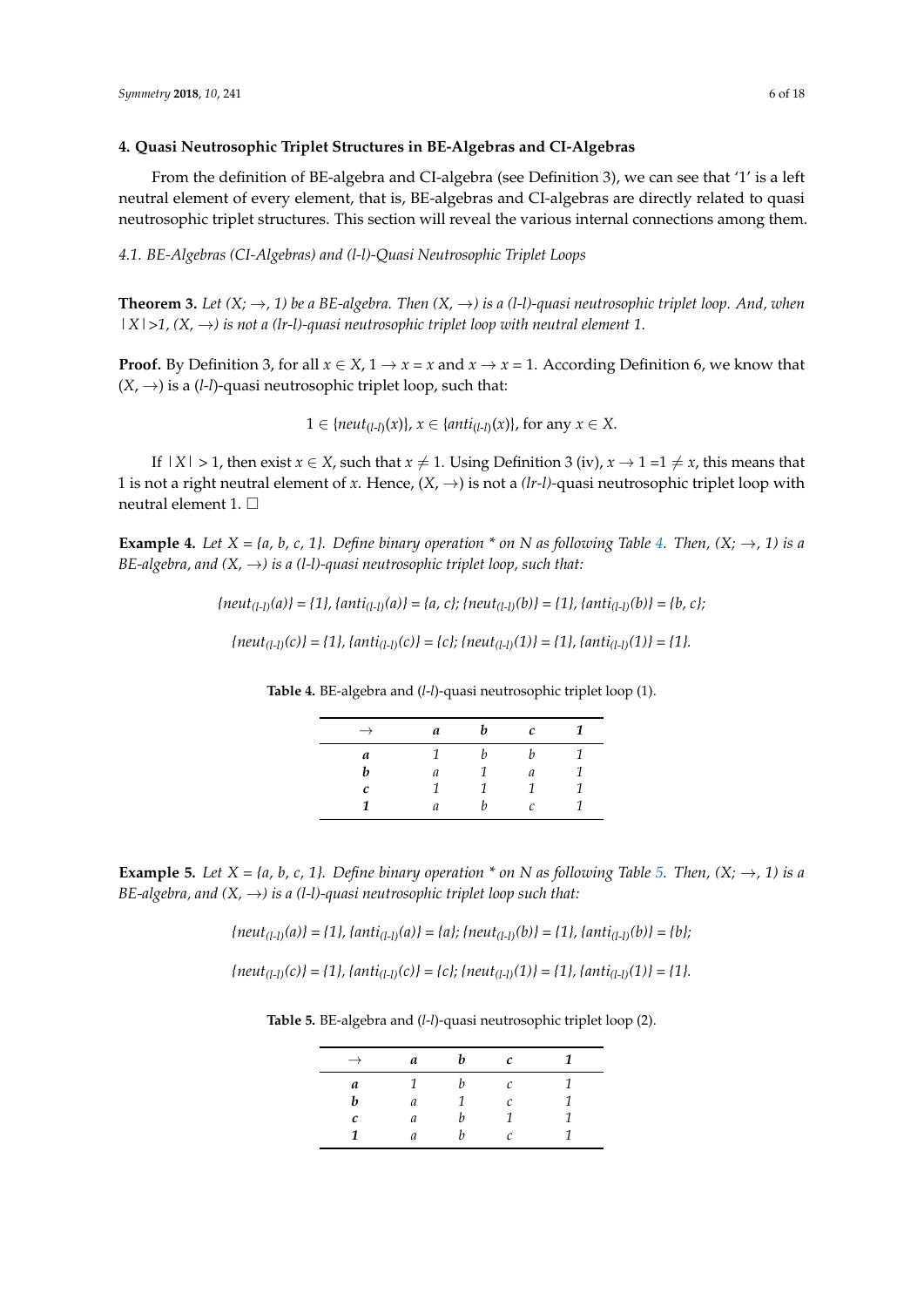**Definition 7.** ([\[36\]](#page-17-10)) Let  $(X; \to, 1)$  be a CI-algebra and  $a \in X$ . If for any  $x \in X$ ,  $a \to x = 1$  implies  $a = x$ , then a is *called an atom in X. Denote*  $A(X) = \{a \in X \mid a \text{ is an atom in } X\}$ *, it is called the singular part of X. A CI-algebra*  $(X; \rightarrow, 1)$  is said to be singular if every element of X is an atom.

**Lemma 1.** *(* $[35-37]$  $[35-37]$ *) If*  $(X; \rightarrow, 1)$  *is a CI-algebra, then for all*  $x, y \in X$ *:* 

- $(1)$   $x \rightarrow ((x \rightarrow y) \rightarrow y) = 1$ ,
- (2)  $1 \rightarrow x = 1$  (or equivalently,  $1 \leq x$ ) implies  $x = 1$ ,
- $(3)$   $(x \rightarrow y) \rightarrow 1 = (x \rightarrow 1) \rightarrow (y \rightarrow 1).$

**Lemma 2.** *(*[\[36\]](#page-17-10)) Let  $(X; \to, 1)$  be a CI-algebra. If a,  $b \in X$  are atoms in X, then the following are true:

- $(1)$   $a = (a \rightarrow 1) \rightarrow 1$ ,
- $(2)$   $(a \rightarrow b) \rightarrow 1 = b \rightarrow a$ ,
- $(3)$   $((a \rightarrow b) \rightarrow 1) \rightarrow 1 = a \rightarrow b$ ,
- (4) *for any*  $x \in X$ ,  $(a \to x) \to (b \to x) = b \to a$ ,
- (5) *for any*  $x \in X$ ,  $(a \to x) \to b = (b \to x) \to a$ ,
- *(6) for any*  $x \in X$ *,*  $(a \to x) \to (y \to b) = (b \to x) \to (y \to a)$ .

**Definition 8.** *Let*  $(X; \to, 1)$  *be a CI-algebra. If for any*  $x \in X$ ,  $x \to 1 = x$ , *then*  $(X; \to, 1)$  *is said to be a strong singular.*

**Proposition 1.** *If* ( $X$ ;  $\rightarrow$ , 1) *is a strong singular* CI-algebra. Then ( $X$ ;  $\rightarrow$ , 1) *is a singular* CI-algebra.

**Proof.** For any  $x \in X$ , assume that  $a \to x = 1$ , where  $a \in X$ . By Definition 8, we have  $x \to 1 = x$ ,  $a \to 1 = x$ *a*. Hence, applying Definition 3,

$$
a = a \rightarrow 1 = a \rightarrow (x \rightarrow x) = x \rightarrow (a \rightarrow x) = x \rightarrow 1 = x.
$$

By Definition 7, *x* is an atom. Therefore,  $(X; \rightarrow, 1)$  is singular CI-algebra.  $\Box$ 

**Proposition 2.** *Let*  $(X; \to, 1)$  *be a CI-algebra. Then*  $(X; \to, 1)$  *is a strong singular CI-algebra if, and only if,*  $(X; \rightarrow, 1)$  *is an associative BCI-algebra.* 

**Proof.** Obviously, every associative BCI-algebra is a strong singular CI-algebra (see [\[36\]](#page-17-10) and Proposition 1 in Ref. [\[12\]](#page-16-6)).

Assume that  $(X; \rightarrow, 1)$  is a strong singular CI-algebra.

(1) For any  $x, y \in X$ , if  $x \to y = y \to x = 1$ , then, by Definitions 8 and 3, we have the following:

$$
x = x \rightarrow 1 = x \rightarrow (y \rightarrow x) = y \rightarrow (x \rightarrow x) = y \rightarrow 1 = y.
$$

(2) For any  $x, y, z \in X$ , by Proposition 1 and Lemma 2 (4), we can get the following:

$$
(y \to z) \to ((z \to x) \to (y \to x)) = (y \to z) \to (y \to z) = 1.
$$

Combining Proof (1) and (2), we know that  $(X; \rightarrow, 1)$  is a BCI-algebra. From this, applying Definition 8 and Proposition 1 in Ref. [\[12\]](#page-16-6),  $(X; \rightarrow, 1)$  is an associative BCI-algebra.  $\Box$ 

**Theorem 4.** Let  $(X; \to, 1)$  be a CI-algebra. Then,  $(X, \to)$  is a (1-1)-quasi neutrosophic triplet loop. Moreover,  $(X, \rightarrow)$  is a neutrosophic triplet group if, and only if,  $(X, \rightarrow)$  is a strong singular CI-algebra (associative *BCI-algebra).*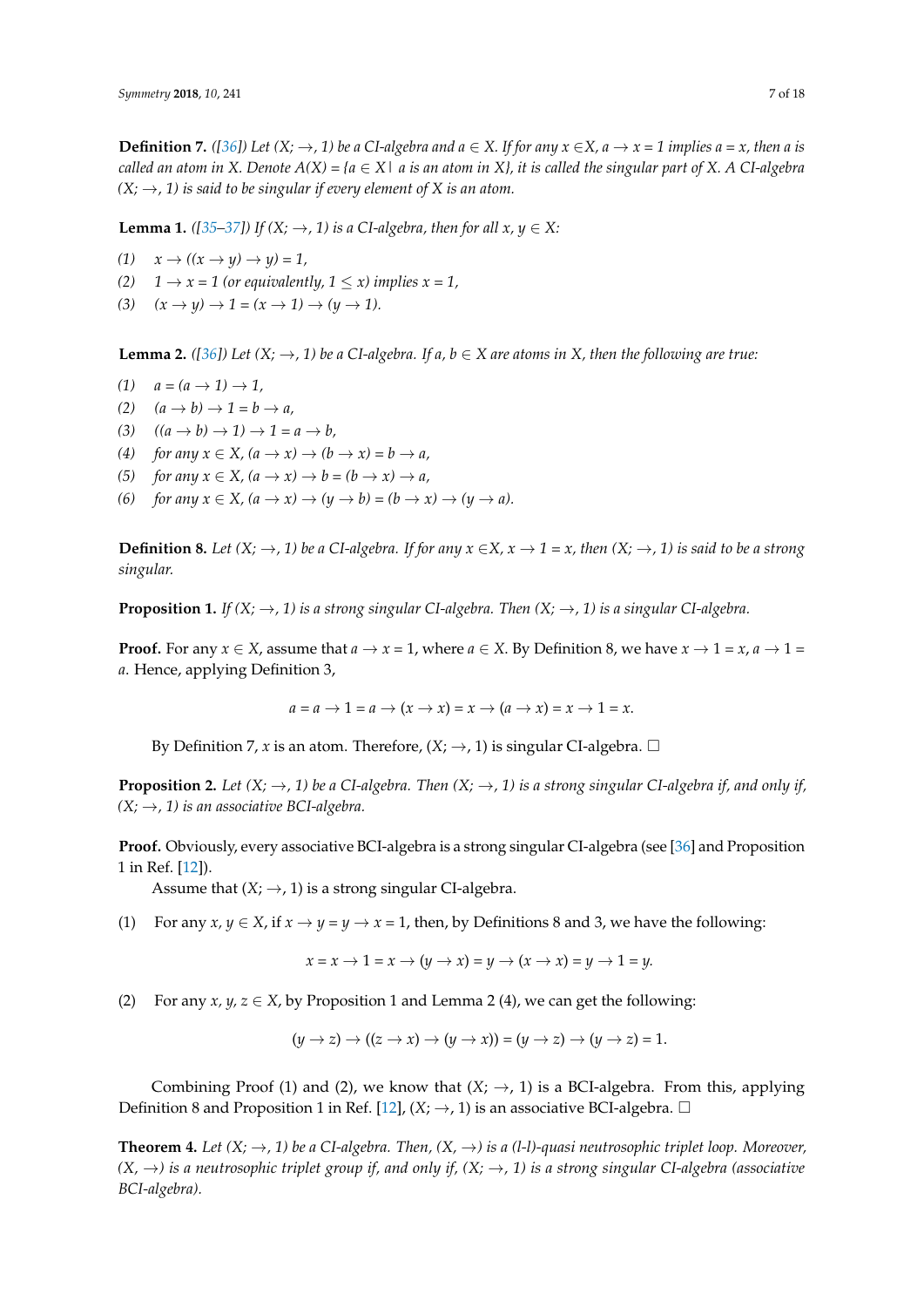**Proof.** It is similar to the proof of Theorem 3, and we know that  $(X, \rightarrow)$  is a  $(l-l)$ -quasi neutrosophic triplet loop.

If  $(X; \rightarrow, 1)$  is a strong singular CI-algebra, using Proposition 2,  $(X; \rightarrow, 1)$  is an associative BCI-algebra. Hence,  $\rightarrow$  is associative and commutative, it follows that  $(X, \rightarrow)$  is a neutrosophic triplet group.

Conversely, if  $(X, \rightarrow)$  is a neutrosophic triplet group, then  $\rightarrow$  is associative, thus

 $x \rightarrow 1 = x \rightarrow (x \rightarrow x) = (x \rightarrow x) \rightarrow x = 1 \rightarrow x = x.$ 

By Definition 8 we know that  $(X; \rightarrow, 1)$  is a strong singular CI-algebra.  $\square$ 

**Example [6.](#page-7-0)** Let  $X = \{a, b, c, d, e, 1\}$ . Define operation  $\rightarrow$  on X, as following Table 6. Then,  $(X; \rightarrow, 1)$  is a *CI-algebra, and*  $(X, \rightarrow)$  *is a (I-I)-quasi neutrosophic triplet loop, such that* 

*{neut(l-l)(a)} = {1}, {anti(l-l)(a)} = {a,b}; {neut(l-l)(b)} = {1}, {anti(l-l)(b)} = {a,b,c};*

<span id="page-7-0"></span> ${neut_{(l-1)}(c)} = {1}, {ant_{(l-1)}(c)} = {c,d,e}; {neut_{(l-1)}(d)} = {1}, {ant_{(l-1)}(d)} = {d,e};$ 

*{neut(l-l)(e)}={1}, {anti(l-l)(e)}={d,e}; {neut(l-l)(1)}={1}, {anti(l-l)(1)}={1}.*

**Table 6.** CI-algebra and (*l*-*l*)-quasi neutrosophic triplet loop.

| $\rightarrow$ | $\boldsymbol{a}$ | $\bm{b}$      | $\mathcal{C}$ |                | $d$ e          | - 1           |
|---------------|------------------|---------------|---------------|----------------|----------------|---------------|
| a             | $\mathcal{I}$    | $1\quad$      | $\mathcal{C}$ | $\mathcal{C}$  | $\mathcal{C}$  | 1             |
| b             | $\mathbf{1}$     | 1             | $\mathcal{C}$ | $\mathcal{C}$  | $\mathcal{C}$  | 1             |
| C             | d                | $\mathcal{I}$ | $\mathcal{I}$ | $\mathfrak{a}$ | b              | $\mathcal{C}$ |
| d             | $\mathcal{C}$    | $\mathcal{C}$ | $\mathcal{I}$ | 1              | $\overline{1}$ | $\mathcal{C}$ |
| e             | $\mathcal{C}$    | $\mathcal{C}$ | $\mathcal{I}$ | $\mathcal{I}$  | $\mathcal{I}$  | $\mathcal{C}$ |
| 1             | a                | b             | $\mathcal{C}$ | d              | $\ell$         | 1             |

#### *4.2. BE-Algebras (CI-Algebras) and Their Adjoint Semi-Groups*

I. Fleischer [\[16\]](#page-16-8) studied the relationship between BCK-algebras and semigroups, and W. Huang [\[17\]](#page-16-15) studied the close connection between the BCI-algebras and semigroups. In this section, we have studied the adjoint semigroups of the BE-algebras and CI-algebras, and will give some interesting examples.

For any BE-algebra or CI-algebra  $(X; \rightarrow, 1)$ , and any element *a* in *X*, we use  $p_a$  to denote the self-map of *X* defined by the following:

$$
p_a
$$
:  $X \to X$ ;  $\mapsto a \to x$ , for all  $x \in X$ .

**Theorem 5.** Let  $(X; \to, 1)$  be a BE-algebra (or CI-algebra), and M(X) be the set of finite products  $p_a * ... * p_b$ *of self-map of X with a, ..., b*  $\in$ *X, where \* represents the composition operation of mappings. Then, (M(X), \*) is a commutative semigroup with identity p1*.

**Proof.** Since the composition operation of mappings satisfies the associative law,  $(M(X), *)$  is a semigroup. Moreover, since

$$
p_1
$$
:  $X \rightarrow X \mapsto 1 \rightarrow x$ , for all  $x \in X$ .

Applying Definition 3 (ii), we get that  $p_1(x)=x$  for any  $x\in X$ . Hence,  $p_1^*m=p_1^*m=m$  for any  $m\in M(X)$ .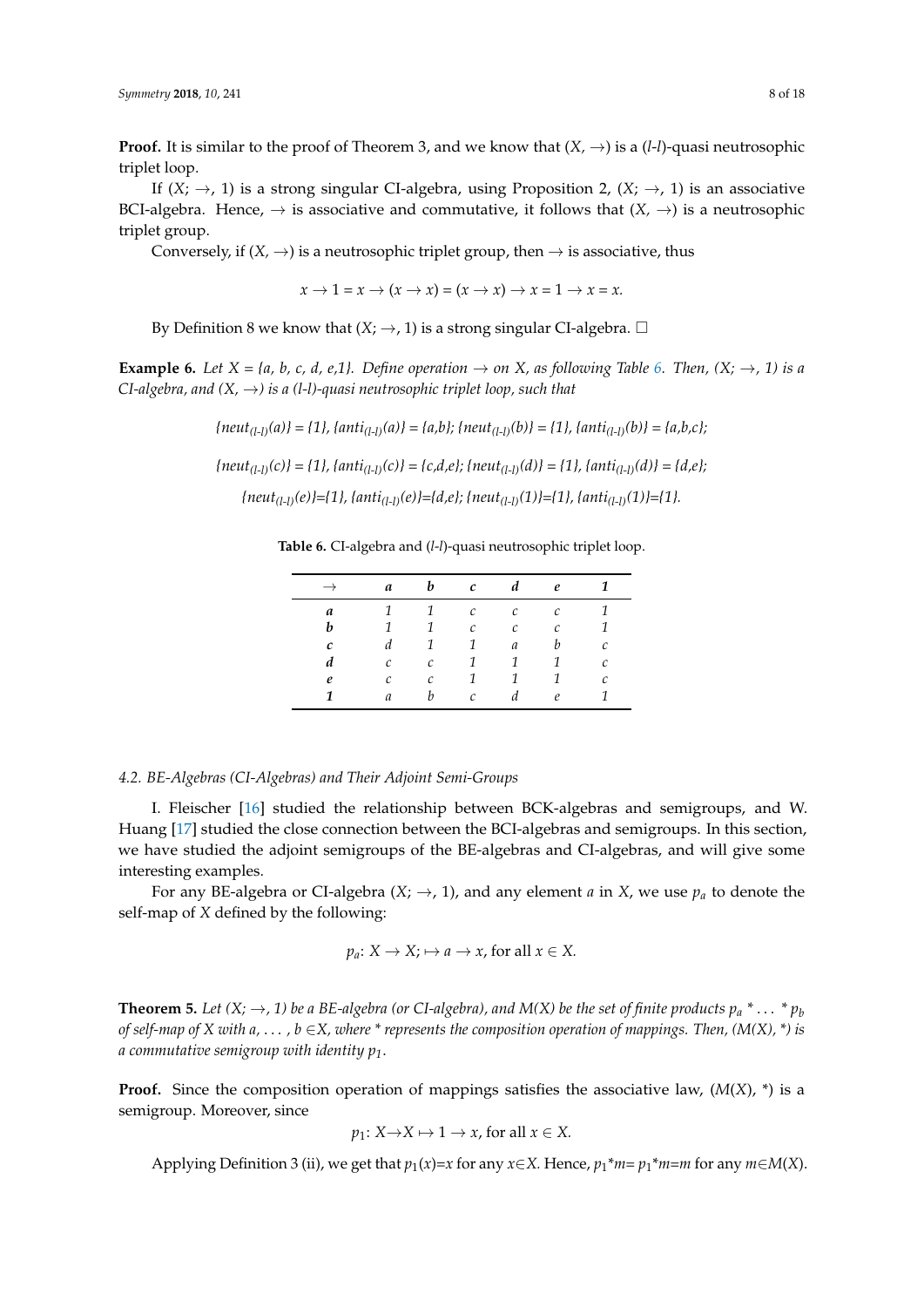For any *a, b*∈*X*, using Definition 3 (iii) we have (∀*x*∈*X*) the following:

 $(p_a * p_b)(x) = p_a(b \to x) = a \to (b \to x) = b \to (a \to x) = p_b(a \to x) = (p_b * p_a)(x).$ 

Therefore,  $(M(X),^*)$  is a commutative semigroup with identity  $p_1$ .  $\Box$ 

Now, we call (*M*(*X*), \*) the adjoint semigroup of *X*.

**Example [7.](#page-8-0)** *Let*  $X = \{a, b, c, 1\}$ . *Define operation*  $\rightarrow$  *on*  $X$ *, as following Table 7. Then,*  $(X; \rightarrow, 1)$  *is a BE-algebra, and*

 $p_a: X \to X$ ;  $a \mapsto 1$ ,  $b \mapsto 1$ ,  $c \mapsto 1$ ,  $1 \mapsto 1$ . It is abbreviated to  $p_a = (1, 1, 1, 1)$ .  $p_b: X \to X$ ;  $a \mapsto c$ ,  $b \mapsto 1$ ,  $c \mapsto a$ ,  $1 \mapsto 1$ . It is abbreviated to  $p_b = (c, 1, a, 1)$ .  $p_c$ :  $X \to X$ ;  $a \mapsto 1$ ,  $b \mapsto 1$ ,  $c \mapsto 1$ ,  $1 \mapsto 1$ . It is abbreviated to  $p_c = (1, 1, 1, 1)$ .  $p_1: X \to X$ ;  $a \mapsto a$ ,  $b \mapsto b$ ,  $c \mapsto c$ ,  $1 \mapsto 1$ . It is abbreviated to  $p_1 = (a, b, c, 1)$ .

We can verify that  $p_a * p_a = p_a$ ,  $p_a * p_b = p_a$ ,  $p_a * p_c = p_a$ ;  $p_b * p_b = (a, 1, c, 1)$ ,  $p_b * p_c = p_c = p_a$ ;  $p_a * p_a = p_a$  $(p_b * p_b) = p_a$ ,  $p_b * (p_b * p_b) = p_b$ ,  $p_c * (p_b * p_b) = p_c = p_a$ . Denote  $p_{bb} = p_b * p_b = (a, 1, c, 1)$ , then  $M(X) = \{p_a, p_b : p_b = p_b : p_b = p_b \}$ *pb* , *pbb*, *p*1}, and its Cayley table is Table [8.](#page-8-1) Obviously, (*M*(*X*), \*) is a commutative neutrosophic triplet group and

<span id="page-8-0"></span> $neut(p_a) = p_a$ ,  $anti(p_a) = p_a$ ;  $neut(p_b) = p_{bb}$ ,  $anti(p_b) = p_b$ ;  $neut(p_{bb}) = p_{bb}$ ,  $anti(p_{bb}) = p_{bb}$ ;  $neut(p_1) = p_1$ ,  $anti(p_1) = p_1$ .

**Table 7.** BE-algebra.

| $\rightarrow$ | a          | h | $\mathcal{C}$ |  |
|---------------|------------|---|---------------|--|
| a             |            |   |               |  |
| h             | $\sqrt{ }$ |   | а             |  |
| c             |            |   | 1             |  |
|               | а          |   | Ċ             |  |

<span id="page-8-1"></span>**Table 8.** Adjoint semigroup of the above BE-algebra.

| *     | pa | pь       | pьь      | $p_1$    |
|-------|----|----------|----------|----------|
| pa    | pа | pа       | pa       | $p_a$    |
| $p_b$ | pa | $p_{bb}$ | pь       | $p_b$    |
| pbb   | pа | $p_b$    | $p_{bb}$ | $p_{bb}$ |
| $p_1$ | pа | $p_b$    | $p_{bb}$ | $p_1$    |

**Example 8.** *Let*  $X = \{a, b, 1\}$ *. Define operation*  $\rightarrow$  *on*  $X$ *, as following Table* 9*. Then,*  $(X; \rightarrow, 1)$  *is a CI-algebra, and* 

 $p_a: X \to X$ ;  $a \mapsto 1$ ,  $b \mapsto a$ ,  $1 \mapsto b$ . It is abbreviated to  $p_a = (1, a, b)$ .

 $p_b: X \to X; a \mapsto b, b \mapsto 1, 1 \mapsto a$ . It is abbreviated to  $p_b = (b, 1, a)$ .

 $p_1: X \to X$ ;  $a \mapsto a$ ,  $b \mapsto b$ ,  $1 \mapsto 1$ . It is abbreviated to  $p_1 = (a, b, 1)$ .

We can verify that  $p_a * p_a = p_b$ ,  $p_a * p_b = p_1$ ;  $p_b * p_b = p_a$ . Then  $M(X) = \{p_a, p_b, p_1\}$  and its Cayley table is Table [10.](#page-9-1) Obviously,  $(M(X), *)$  is a commutative group with identity  $p_1$  and  $(p_a)^{-1} = p_b$ ,  $(p_b)^{-1} = p_a$ .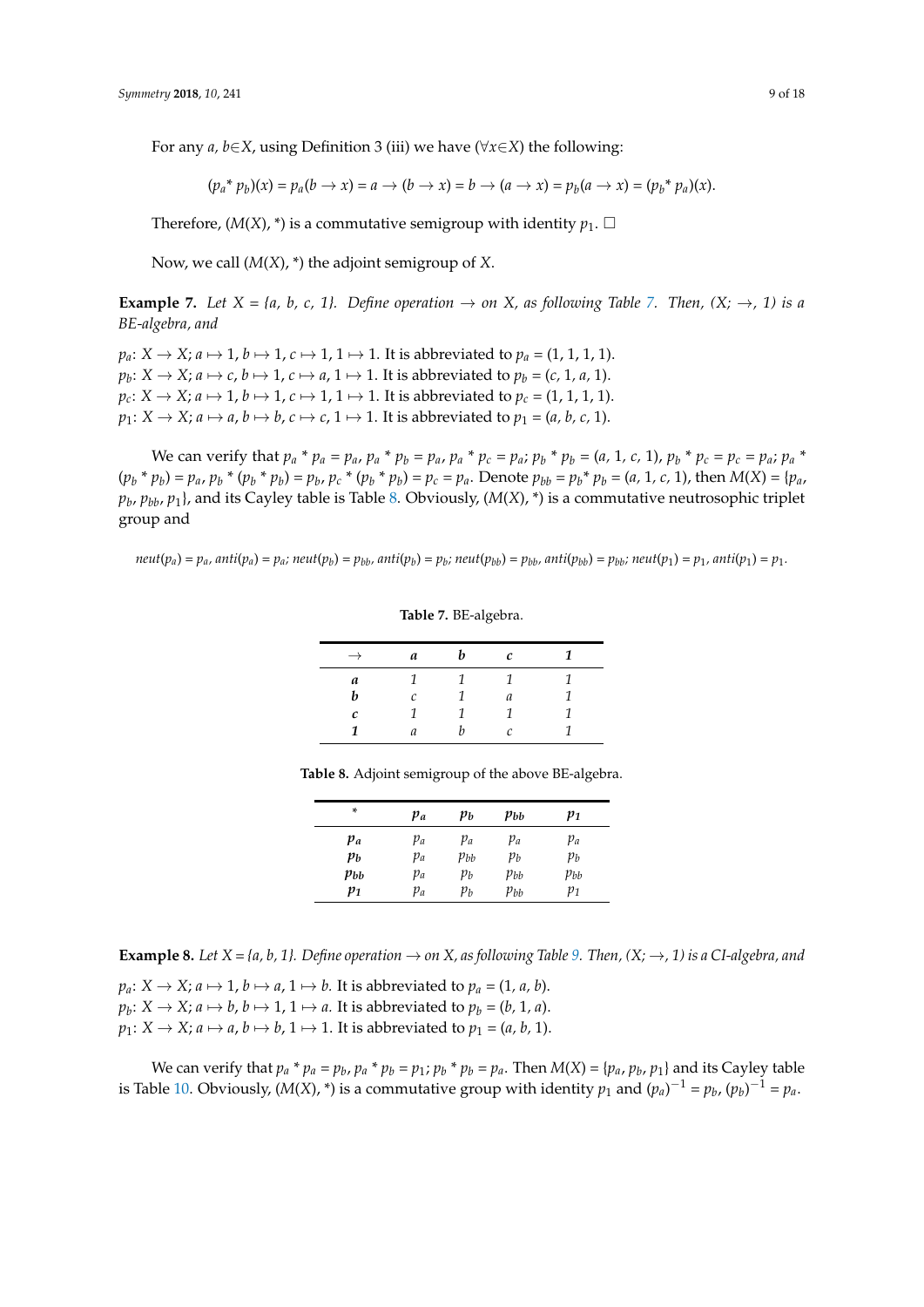|  |  |  | Table 9. CI-algebra. |
|--|--|--|----------------------|
|--|--|--|----------------------|

<span id="page-9-0"></span>

| 14 | u |  |
|----|---|--|
|    |   |  |
|    |   |  |

**Table 10.** Adjoint semigroup of the above CI-algebra.

<span id="page-9-1"></span>

| *     | $p_a$ | $p_b$ | $p_1$    |
|-------|-------|-------|----------|
| $p_a$ | $p_b$ | $p_1$ | pa       |
| pь    | $p_1$ | pa    | $\, p_b$ |
| $p_1$ | $p_a$ | pь    | $p_1$    |

**Theorem 6.** *Let*  $(X; \rightarrow, 1)$  *be a singular CI-algebra, and*  $M(X)$  *be the adjoint semigroup. Then*  $(M(X), *)$  *is a commutative group with identity*  $p_1$ *, where*  $M(X) = \{p_a \mid a \in X\}$  and  $|M(X)| = |X|$ .

**Proof.** (1) First, we prove that for any singular CI-algebra,  $a \rightarrow (b \rightarrow x) = ((a \rightarrow 1) \rightarrow b) \rightarrow x$ ,  $\forall a, b$ , *x* ∈ *X*.

In fact, by Definition 7 and Lemma 2, we have the following:

$$
((a \to 1) \to b) \to x = ((a \to 1) \to b) \to ((x \to 1) \to 1)
$$
  
=  $(x \to 1) \to (((a \to 1) \to b) \to 1)$   
=  $(x \to 1) \to (((a \to 1) \to 1) \to (b \to 1))$   
=  $(x \to 1) \to (a \to (b \to 1))$   
=  $a \to ((x \to 1) \to (b \to 1))$   
=  $a \to (b \to x)$ .

(2) Second, we prove that for any singular CI-algebra,  $a \neq b \Rightarrow p_a \neq p_b$ ,  $\forall a, b \in X$ . Assume  $p_a = p_b$ ,  $a, b \in X$ . Then, for all  $x$  in  $X$ ,  $p_a(x) = p_b(x)$ . Hence,

$$
a \rightarrow b = p_a(b) = p_b(b) = b \rightarrow b = 1.
$$

From this, applying Lemma 2 (1) and (6) we get

$$
a = (a \to 1) \to 1 = (a \to 1) \to (a \to b) = (b \to 1) \to (a \to a) = (b \to 1) \to 1 = b.
$$

(3) Using Lemma 2 (1), we know that for any  $a, b \in X$ , there exist  $c \in X$ , such that  $p_a * p_b = p_c$ , where  $c = (a \rightarrow 1) \rightarrow b$ . This means that  $M(X) \subseteq \{p_a \mid a \in X\}$ . By the definition of  $M(X)$ ,  $\{p_a \mid a \in X\} \subseteq$ *M*(*X*). Hence, *M*(*X*) = { $p_a$  | $a \in X$ }.

(4) Using Lemma 2 (2) and (3), we know that  $|M(X)| = |X|$ .  $\square$ 

## **5. Quasi Neutrosophic Triplet Structures in Pseudo BE-Algebras and Pseudo CI-Algebras**

Like the above Section [4,](#page-5-2) we can discuss the relationships between pseudo BE-algebras (pseudo CI-algebras) and quasi neutrosophic triplet structures. This section will give some related results and examples, but part of the simple proofs will be omitted.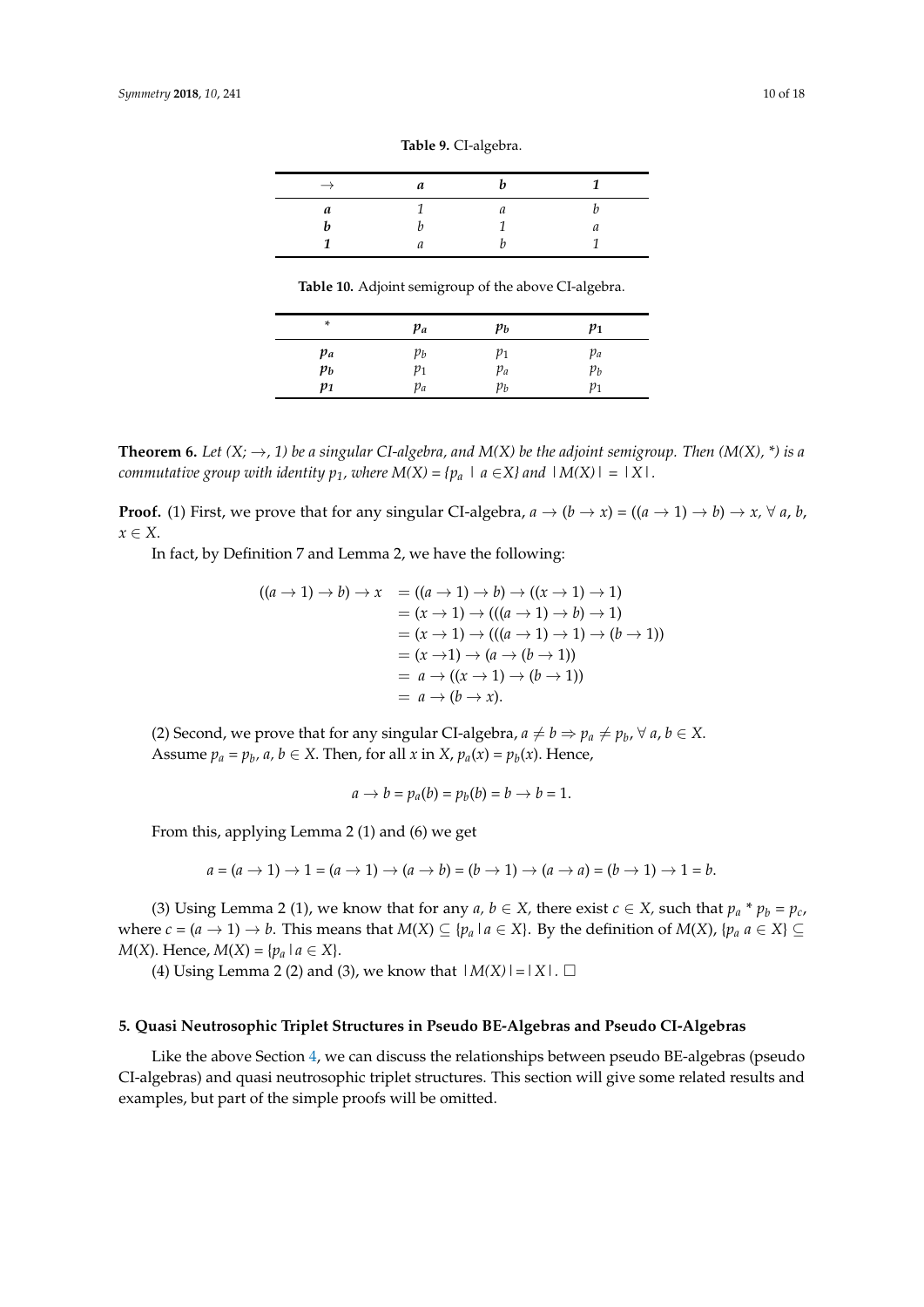**Theorem 7.** *Let*  $(X; \to, \leadsto, 1)$  *be pseudo BE-algebra. Then*  $(X, \to)$  *and*  $(X, \leadsto)$  *are* (*l-l*)-*quasi neutrosophic triplet loops. And, when*  $|X| > 1$ ,  $(X, \rightarrow)$  and  $(X, \rightarrow)$  are not (lr-l)-quasi neutrosophic triplet loops with neutral *element 1*.

<span id="page-10-0"></span>**Example 9.** *Let*  $X = \{a, b, c, 1\}$ *. Define operations*  $\rightarrow$  *and*  $\rightsquigarrow$  *on*  $X$  *as following* Tables [11](#page-10-0) and [12](#page-10-1)*. Then,*  $(X; \rightarrow)$ *,*  $\rightarrow$ , 1) is a pseudo BE-algebra, and  $(X, \rightarrow)$  and  $(X, \rightarrow)$  are (l-l)-quasi neutrosophic triplet loops.

**Table 11.** Pseudo BE-algebra (1).

| $\rightarrow$ | a             | b | $\mathcal{C}$ |  |
|---------------|---------------|---|---------------|--|
| а             | 1             |   | h             |  |
| h             | a             |   | $\mathcal{C}$ |  |
| c             | 1             |   | 1             |  |
| 1             | $\mathfrak a$ | h | C             |  |

**Table 12.** Pseudo BE-algebra (2).

| $\rightsquigarrow$ | a | b | c |  |
|--------------------|---|---|---|--|
| a                  | 1 | 1 | a |  |
| b                  | a | 1 | a |  |
| c                  | 1 | 1 | 1 |  |
| 1                  | a | h | C |  |
|                    |   |   |   |  |

<span id="page-10-1"></span>**Definition 9.** *(* $[44,46]$  $[44,46]$ ) Let a be an element of a pseudo CI-algebra (X;  $\rightarrow$ ,  $\rightsquigarrow$ , 1). a is said to be an atom in X if *for any*  $x \in X$ *, a*  $\rightarrow$   $x = 1$  *implies a* = *x*.

Applying the results in Ref. [\[44–](#page-17-11)[46\]](#page-17-5) we have the following propositions (the proofs are omitted).

**Proposition 3.** *If*  $(X; \rightarrow, \rightsquigarrow, 1)$  *is a pseudo CI-algebra, then for all x, y*  $\in$ *X* 

- $(1)$   $x \leq (x \rightarrow y) \rightsquigarrow y, x \leq (x \rightsquigarrow y) \rightarrow y,$
- *(2)*  $x \leq y \rightarrow z \Leftrightarrow y \leq x \rightsquigarrow z$ ,
- (3)  $(x \rightarrow y) \rightarrow 1 = (x \rightarrow 1) \rightsquigarrow (y \rightsquigarrow 1), (x \rightsquigarrow y) \rightsquigarrow 1 = (x \rightsquigarrow 1) \rightarrow (y \rightarrow 1),$
- $(4)$   $x \rightarrow 1 = x \rightsquigarrow 1$ ,
- (5)  $x \leq y$  implies  $x \to 1 = y \to 1$ .

**Proposition 4.** Let  $(X; \to, \leadsto, 1)$  be a pseudo CI-algebra. If a, b  $\in$ X are atoms in X, then the following are true:

- $(1)$   $a = (a \rightarrow 1) \rightarrow 1$ ,
- *(2) for any*  $x \in X$ *,*  $(a \rightarrow x) \rightsquigarrow x = a$ *,*  $(a \rightsquigarrow x) \rightarrow x = a$ *,*
- (3) *for any*  $x \in X$ ,  $(a \to x) \rightsquigarrow 1 = x \to a$ ,  $(a \rightsquigarrow x) \to 1 = x \rightsquigarrow a$ ,
- (4) *for any*  $x \in X$ ,  $x \to a = (a \to 1) \rightsquigarrow (x \to 1)$ ,  $x \rightsquigarrow a = (a \rightsquigarrow 1) \rightarrow (x \rightsquigarrow 1)$ .

**Definition 10.** *A pseudo CI-algebra*  $(X; \rightarrow, \rightsquigarrow, 1)$  *is said to be singular if every element of* X *is an atom. A* pseudo CI-algebra  $(X; \rightarrow, \rightsquigarrow, 1)$  is said to be strong singular if for any  $x \in X$ ,  $x \rightarrow 1 = x = x \rightsquigarrow 1$ .

**Proposition 5.** *If*  $(X; \to, \leadsto, 1)$  *is a strong singular pseudo CI-algebra. Then*  $(X; \to, \leadsto, 1)$  *is singular.*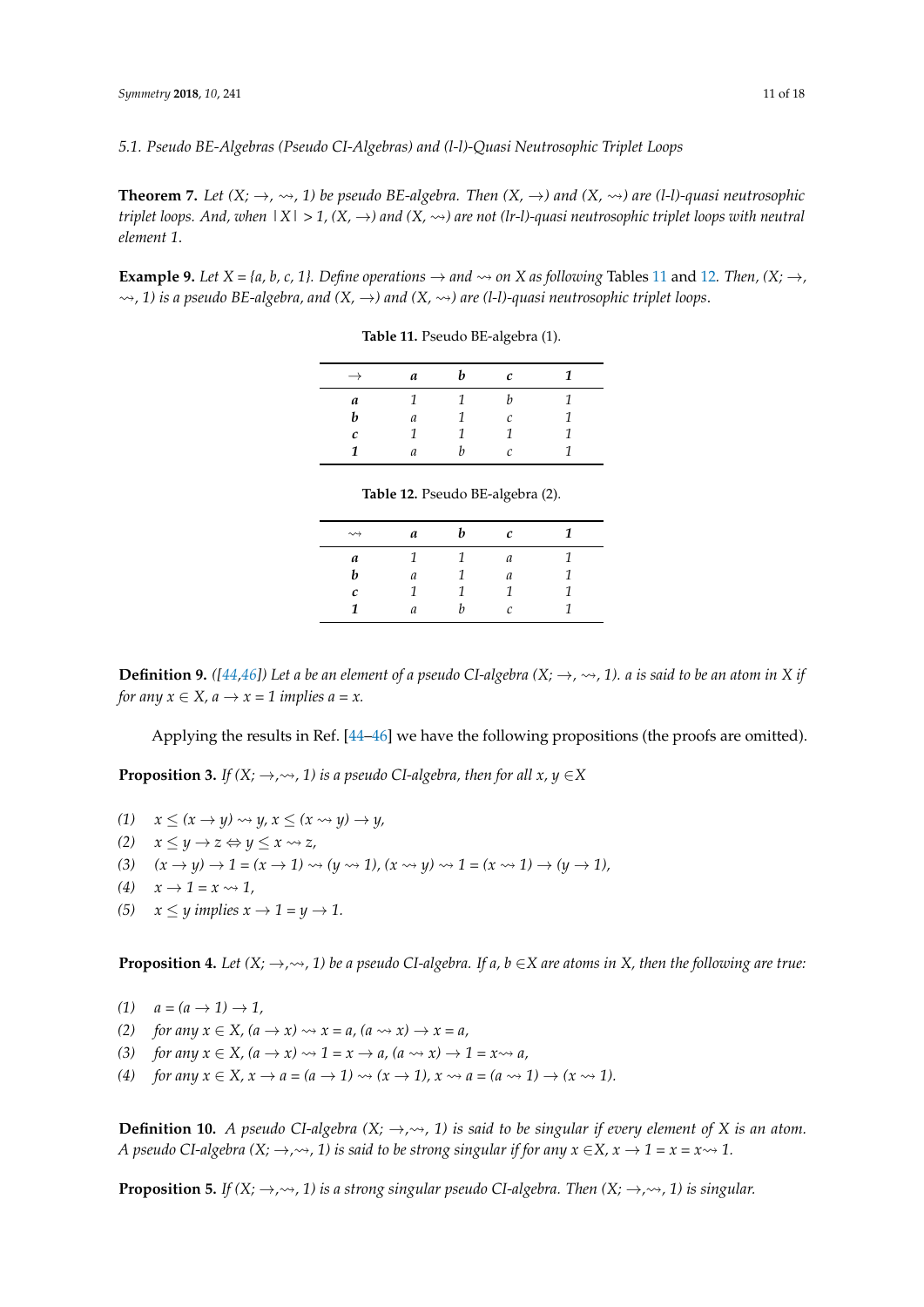**Proof.** For any  $x \in X$ , assume that  $a \to x = 1$ , where  $a \in X$ . It follows from Definition 10,

$$
x \to 1 = x = x \leadsto 1, a \to 1 = a = a \leadsto 1.
$$

Hence, applying Definition 4 and Proposition 3,

$$
a = a \rightarrow 1 = a \rightarrow (x \leadsto x) = x \leadsto (a \rightarrow x) = x \leadsto 1 = x.
$$

By Definition 9, *x* is an atom. Therefore,  $(X; \rightarrow, \rightsquigarrow, 1)$  is singular pseudo CI-algebra.  $\Box$ 

Applying Theorem 3.11 in Ref. [\[46\]](#page-17-5), we can get the following:

**Lemma 3.** Let  $(X; \rightarrow, \rightsquigarrow, 1)$  be a pseudo CI-algebra. Then the following statements are equivalent:

- (1)  $x \rightarrow (y \rightarrow z) = (x \rightarrow y) \rightarrow z$ , for all x, y, z in X;
- *(2)*  $x \rightarrow 1 = x = x \rightarrow 1$ , for every x in X;
- (3)  $x \rightarrow y=x \rightarrow y=y \rightarrow x$ , for all x, y in X;
- (4)  $x \rightsquigarrow (y \rightsquigarrow z) = (x \rightsquigarrow y) \rightsquigarrow z$ , for all  $x, y, z$  in X.

**Proposition 6.** *Let*  $(X; \rightarrow, \rightsquigarrow, 1)$  *be a pseudo CI-algebra. Then*  $(X; \rightarrow, \rightsquigarrow, 1)$  *is a strong singular pseudo CI-algebra if, and only if,*  $\rightarrow \rightarrow \rightarrow$  and  $(X; \rightarrow, 1)$  is an associative BCI-algebra.

**Proof.** We know that every associative BCI-algebra is a strong singular pseudo CI-algebra.  $\Box$ 

Now, suppose that  $(X; \rightarrow, 1)$  is a strong singular pseudo CI-algebra. By Definition 10 and Lemma 3 (3),  $x \to y = x \leadsto y$ ,  $\forall x, y \in X$ . That is,  $\to \infty$ . Hence,  $(X; \to, 1)$  is a strong singular CI-algebra. It follows that  $(X; \rightarrow, 1)$  is an associative BCI-algebra (using Proposition 2).

**Theorem 8.** Let  $(X; \to, \leadsto, 1)$  be a pseudo CI-algebra. Then  $(X, \to)$  and  $(X, \leadsto)$  are(1-1)-quasi neutrosophic *triplet loops. Moreover,*  $(X, \rightarrow)$  and  $(X, \rightarrow)$  are neutrosophic triplet groups if, and only if,  $(X, \rightarrow, \rightsquigarrow, 1)$  is a *strong singular pseudo CI-algebra (associative BCI-algebra).*

**Proof.** Applying Lemma 3, and the proof is omitted.  $\Box$ 

#### *5.2. Pseudo BE-Algebras (Pseudo CI-Algebras) and Their Adjoint Semi-Groups*

For any pseudo BE-algebra or pseudo CI-algebra  $(X; \rightarrow, \rightsquigarrow, 1)$  as well as any element *a* in *X*, we use  $p_a$ <sup> $\rightarrow$ </sup> and  $p_a$ <sup> $\rightarrow$ </sup> to denote the self-map of *X*, which is defined by the following:

> $p_a^{\rightharpoonup}$ : *X* → *X*;  $\mapsto$  *a* → *x*, for all *x* ∈ *X*.  $p_a$ <sup> $\sim$ </sup>: *X*  $\rightarrow$  *X*;  $\mapsto$  *a*  $\sim$  *x*, for all *x*  $\in$  *X*.

**Theorem 9.** Let  $(X; \rightarrow, \rightsquigarrow, 1)$  be a pseudo BE-algebra (or pseudo CI-algebra), and

 $M^{\rightarrow}(X) = \{finite\ products\ p_a^{\rightarrow *}\dots^{\ast}p_b^{\rightarrow} \ of\ self-map\ of\ X\mid a, \dots, b\in X\},$ 

$$
M^{\sim}(X) = \{ \text{finite products } p_a^{\sim*} \cdot \ldots \cdot p_b^{\sim*} \text{ of self-map of } X \mid a, \ldots, b \in X \},
$$

 $M(X) = \{finite\ products\ p_a \to \ (or\ p_a \to)\ * \dots\ * p_b \to \ (or\ p_b \to\ )\ of\ self-map\ of\ X\ \mid\ a,\dots\ ,\ b\in X\},$ 

where \* represents the composition operation of mappings. Then  $(M\rightarrow(X), \ast)$ ,  $(M\rightarrow(X), \ast)$ , and  $(M(X), \ast)$ are all semigroups with the identity  $p_1 = p_1 \rightarrow p_1 \rightarrow p_2$ .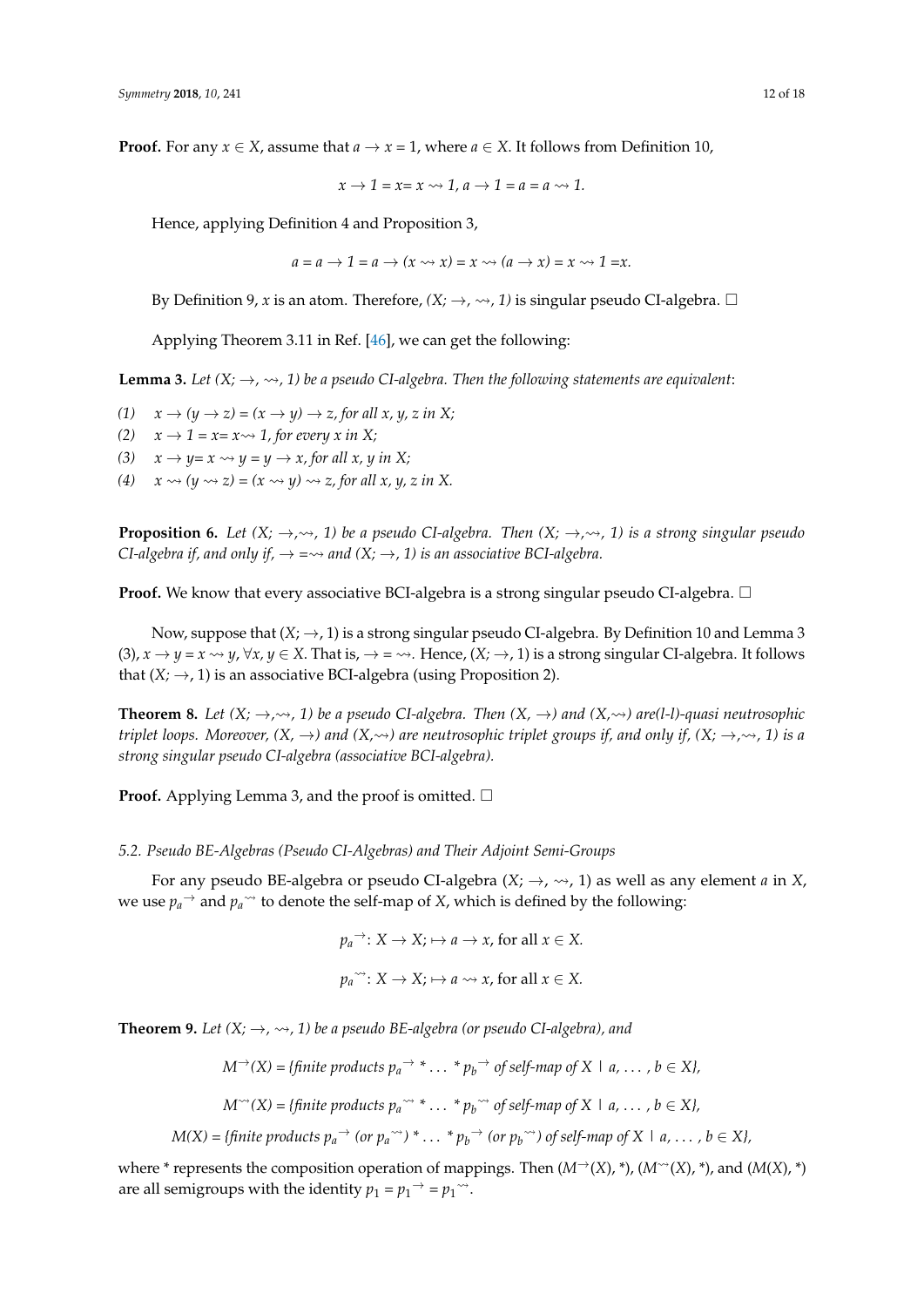**Proof.** It is similar to Theorem 5. □

Now, we call  $(M^{\rightarrow}(X), \ast)$ ,  $(M^{\rightarrow}(X), \ast)$ , *and*  $(M(X), \ast)$  the adjoint semigroups of *X*.

**Example 10.** *Let*  $X = \{a, b, c, 1\}$ *. Define operations*  $\rightarrow$  *and*  $\rightsquigarrow$  *on*  $X$  *as following* Tables [13](#page-12-0) and [14](#page-12-1)*. Then,* (X;  $\rightarrow$ ,  $\rightsquigarrow$ , 1) is a pseudo BE-algebra, and

$$
{p_a}^{\rightarrow}=(1,\,b,\,b,\,1),\,{p_b}^{\rightarrow}=(a,\,1,\,c,\,1),\,{p_c}^{\rightarrow}=(1,\,1,\,1,\,1),\,{p_1}^{\rightarrow}=(a,\,b,\,c,\,1).
$$

We can verify the following:

$$
p_a \rightarrow * p_a \rightarrow = p_a \rightarrow, p_a \rightarrow * p_b \rightarrow = (1, 1, b, 1), p_a \rightarrow * p_c \rightarrow = p_c \rightarrow, p_a \rightarrow * p_1 \rightarrow = p_a \rightarrow;
$$
  
\n
$$
p_b \rightarrow * p_a \rightarrow = p_c \rightarrow, p_b \rightarrow * p_b \rightarrow = p_b \rightarrow, p_b \rightarrow * p_c \rightarrow = p_c \rightarrow, p_b \rightarrow * p_1 \rightarrow = p_b \rightarrow;
$$
  
\n
$$
p_c \rightarrow * p_a \rightarrow = p_c \rightarrow, p_c \rightarrow * p_b \rightarrow = p_c \rightarrow, p_c \rightarrow * p_c \rightarrow = p_c \rightarrow, p_c \rightarrow * p_1 \rightarrow = p_c \rightarrow;
$$
  
\n
$$
p_1 \rightarrow * p_a \rightarrow = p_a \rightarrow, p_1 \rightarrow * p_b \rightarrow = p_b \rightarrow, p_1 \rightarrow * p_c \rightarrow = p_c \rightarrow, p_1 \rightarrow * p_1 \rightarrow = p_1 \rightarrow.
$$

<span id="page-12-0"></span>Denote  $p_{ab} \rightarrow p_a \rightarrow * p_b \rightarrow = (1, 1, b, 1)$ , then  $p_{ab} \rightarrow * p_a \rightarrow = p_c \rightarrow$ ,  $p_{ab} \rightarrow * p_b \rightarrow = p_{ab} \rightarrow$ ,  $p_{ab} \rightarrow * p_{ab} \rightarrow =$  $p\rightarrow$ ,  $p_{ab}\rightarrow$  \*  $p_c\rightarrow$  =  $p_c\rightarrow$ . Hence,  $M\rightarrow$ (X) = { $p_a\rightarrow$ ,  $p_b\rightarrow$ ,  $p_{ab}\rightarrow$ ,  $p_c\rightarrow$ ,  $p_1\rightarrow$ } and its Cayley table is Table [15.](#page-12-2) Obviously,  $(M^{\rightarrow}(X), *)$  is a non-commutative semigroup, but it is not a neutrosophic triplet group.

**Table 13.** Pseudo BE-algebra and adjoint semigroups (1).

| $\rightarrow$ | a | h | с                 | 1 |
|---------------|---|---|-------------------|---|
| a             |   | h | h                 | 1 |
| b             | а | 1 | $\mathcal{C}_{0}$ | 1 |
| c             |   | 1 | 1                 | 1 |
| 1             | a | h | $\mathcal{C}$     |   |

<span id="page-12-1"></span>**Table 14.** Pseudo BE-algebra and adjoint semigroups (2).

| $\rightsquigarrow$ | а | с |  |
|--------------------|---|---|--|
| a                  | ۰ | r |  |
| h                  | а | а |  |
| C                  |   |   |  |
|                    | а |   |  |

**Table 15.** Pseudo BE-algebra and adjoint semigroups (3).

<span id="page-12-2"></span>

| *                   | $p_a$              | $p_b$ | $p_{ab}$ | $p_c$   | $p_1^-$            |
|---------------------|--------------------|-------|----------|---------|--------------------|
| $p_a$               | pa                 | Pab   | $p_{ab}$ | $p_c$   | $p_a$              |
| $p_b$ <sup>-</sup>  | $p_c^-$            | $p_b$ | $p_c$    | $p_c$   | $p_b$              |
| $p_{ab}$            | pс                 | Pab   | $p_c$    | $p_c$   | Pab                |
| $p_c$               | $p_c$              | $p_c$ | $p_c$    | pс      | $p_c$ <sup>-</sup> |
| $p_1$ <sup>-1</sup> | $p_a$ <sup>-</sup> | pь    | $p_{ab}$ | $p_c^-$ |                    |

Similarly, we can verify that

$$
p_a^{\sim} = (1, b, c, 1), p_b^{\sim} = (a, 1, a, 1), p_c^{\sim} = (1, 1, 1, 1), p_1^{\sim} = (a, b, c, 1).
$$
  

$$
p_a^{\sim} * p_a^{\sim} = p_a^{\sim}, p_a^{\sim} * p_b^{\sim} = p_a^{\sim} * p_c^{\sim} = (1, 1, 1, 1), p_a^{\sim} * p_1^{\sim} = p_a^{\sim};
$$
  

$$
p_b^{\sim} * p_a^{\sim} = (1, 1, a, 1), p_b^{\sim} * p_b^{\sim} = p_b^{\sim}, p_b^{\sim} * p_c^{\sim} = p_c^{\sim}, p_b^{\sim} * p_1^{\sim} = p_b^{\sim};
$$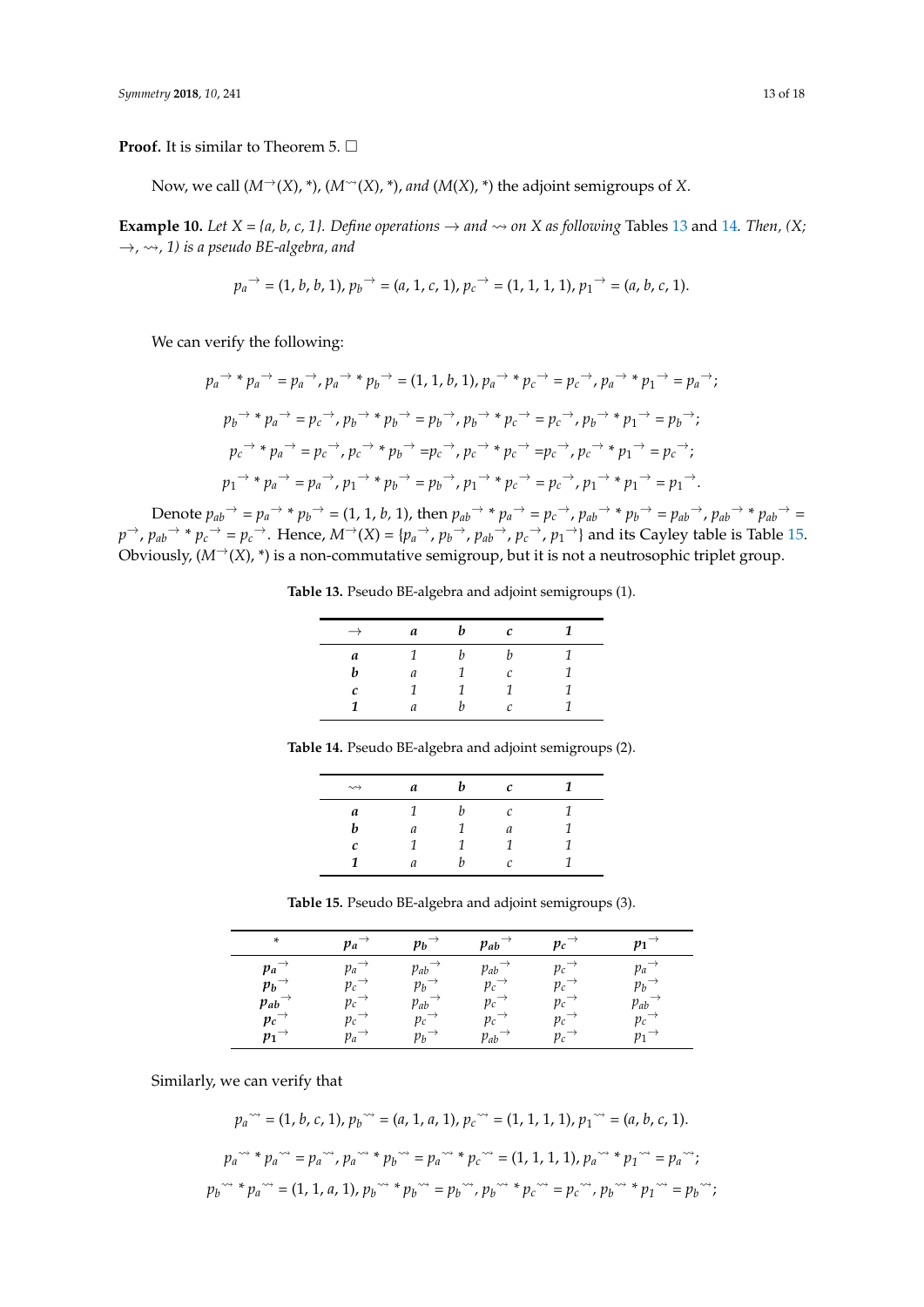$$
p_c \rightarrow \gamma^* p_a \rightarrow \gamma^* = p_c \rightarrow \gamma^* p_b \rightarrow \gamma^* = p_c \rightarrow \gamma^* p_c \rightarrow \gamma^* p_c \rightarrow \gamma^* = p_c \rightarrow \gamma^* p_f \rightarrow \gamma^* = p_c \rightarrow \gamma^*.
$$

<span id="page-13-0"></span>Denote  $p_{ba}^{\rightharpoonup} = p_b^{\rightharpoonup} * p_a^{\rightharpoonup} = (1, 1, a, 1)$ , then  $p_{ba}^{\rightharpoonup} * p_a^{\rightharpoonup} = p_{ba}^{\rightharpoonup}$ ,  $p_a^{\rightharpoonup} * p_{ba}^{\rightharpoonup} = p_c^{\rightharpoonup}$ ;  $p_{ba}^{\rightharpoonup} * p_b^{\rightharpoonup} =$ *pc* , *<sup>p</sup><sup>b</sup>* \* *<sup>p</sup>ba* <sup>=</sup> *<sup>p</sup>ba* ; *<sup>p</sup>ba* \* *<sup>p</sup>ba* <sup>=</sup> *<sup>p</sup><sup>c</sup>* ; *<sup>p</sup>ba* \* *<sup>p</sup><sup>c</sup>* <sup>=</sup> *<sup>p</sup><sup>c</sup>* , *<sup>p</sup><sup>c</sup>* \* *<sup>p</sup>ba* <sup>=</sup> *<sup>p</sup><sup>c</sup>* . Hence, *<sup>M</sup>* (*X*) = {*p<sup>a</sup>* ,  $p_b^{\sim}$ ,  $p_{ba}^{\sim}$ ,  $p_c^{\sim}$ ,  $p_1^{\sim}$ } and its Cayley table is Table [16.](#page-13-0) Obviously,  $(M^{\sim}(X), *)$  is a non-commutative semigroup, but it is not a neutrosophic triplet group.

| *                  | $\rightsquigarrow$ | $\rightsquigarrow$ | $\rightsquigarrow$ | $\rightsquigarrow$ | $\rightsquigarrow$ |
|--------------------|--------------------|--------------------|--------------------|--------------------|--------------------|
|                    | Pa                 | pь                 | Pba                | $p_c$              | 171                |
| $\rightsquigarrow$ | $\rightsquigarrow$ | $\rightsquigarrow$ | $\rightsquigarrow$ | $\rightsquigarrow$ | $\rightsquigarrow$ |
| pa                 | pа                 | $p_c$              | pс                 | νc                 |                    |
| $\rightsquigarrow$ | $\rightsquigarrow$ | $\rightsquigarrow$ | $\rightsquigarrow$ | $\rightsquigarrow$ | $\rightsquigarrow$ |
| pь                 | Pba                | pь                 | Pba                | $p_c^-$            |                    |
| $\rightsquigarrow$ | $\rightsquigarrow$ | $\rightsquigarrow$ | $\rightsquigarrow$ | $\rightsquigarrow$ | $\rightsquigarrow$ |
| Pba                | Pba                | $p_c$              | $p_c$              | pс                 | Pba                |
| $\rightsquigarrow$ | $\rightsquigarrow$ | $\rightsquigarrow$ | $\rightsquigarrow$ | $\rightsquigarrow$ | $\rightsquigarrow$ |
| $p_c$              | $p_c$              | $p_c$              | pс                 | $p_c$              | Ρc                 |
| $\rightsquigarrow$ | $\rightsquigarrow$ | $\rightsquigarrow$ | $\rightsquigarrow$ | $\rightsquigarrow$ | $\rightsquigarrow$ |
| p1                 | $p_a$              | pь                 | Pba                | $p_c$              | $n_1$              |

**Table 16.** Pseudo BE-algebra and adjoint semigroups (4).

Now, we consider *M*(*X*). Since

$$
p_c \rightarrow (1, 1, 1) = p_c \rightarrow p_1 \rightarrow (a, b, c, 1) = p_1 \rightarrow (a, b, c, 1) = p_1 \rightarrow (a, b, c, 1) = p_1 \rightarrow (a, b, c, 1) = p_1 \rightarrow (a, b, c, 1) = p_2 \rightarrow (a, b, c, 1) = p_2 \rightarrow (a, b, c, 1) = p_2 \rightarrow (a, b, c, 1) = p_2 \rightarrow (a, b, c, 1) = p_2 \rightarrow (a, b, c, 1) = p_2 \rightarrow (a, b, c, 1) = p_2 \rightarrow (a, b, c, 1) = p_2 \rightarrow (a, b, c, 1) = p_2 \rightarrow (a, b, c, 1) = p_2 \rightarrow (a, b, c, 1) = p_2 \rightarrow (a, b, c, 1) = p_2 \rightarrow (a, b, c, 1) = p_2 \rightarrow (a, b, c, 1) = p_2 \rightarrow (a, b, c, 1) = p_2 \rightarrow (a, b, c, 1) = p_2 \rightarrow (a, b, c, 1) = p_2 \rightarrow (a, b, c, 1) = p_2 \rightarrow (a, b, c, 1) = p_2 \rightarrow (a, b, c, 1) = p_2 \rightarrow (a, b, c, 1) = p_2 \rightarrow (a, b, c, 1) = p_2 \rightarrow (a, b, c, 1) = p_2 \rightarrow (a, b, c, 1) = p_2 \rightarrow (a, b, c, 1) = p_2 \rightarrow (a, b, c, 1) = p_2 \rightarrow (a, b, c, 1) = p_2 \rightarrow (a, b, c, 1) = p_2 \rightarrow (a, b, c, 1) = p_2 \rightarrow (a, b, c, 1) = p_2 \rightarrow (a, b, c, 1) = p_2 \rightarrow (a, b, c, 1) = p_2 \rightarrow (a, b, c, 1) = p_2 \rightarrow (a, b, c, 1) = p_2 \rightarrow (a, b, c, 1) = p_2 \rightarrow (a, b, c, 1) = p_2 \rightarrow (a, b, c, 1) = p_2 \rightarrow (a, b, c, 1) = p_2 \rightarrow (a, b, c, 1) = p_2 \rightarrow (a, b, c, 1) = p_2 \rightarrow (a, b, c, 1) = p_2 \rightarrow (a, b, c, 1) = p_2 \rightarrow
$$

<span id="page-13-1"></span>Denote  $p=(1, 1, c, 1)$ , then  $M(X) = \{p_a \rightarrow p_a \rightsquigarrow, p_b \rightarrow p_b \rightsquigarrow, p_{ab} \rightarrow p_{ba} \rightsquigarrow, p, p_c \rightarrow p_1 \rightarrow \}$ , and Table [17](#page-13-1) is its Cayley table (it is a non-commutative semigroup, but it is not a neutrosophic triplet group).

| $\ast$                                       | $\rightarrow$<br>$p_a$ | $\rightsquigarrow$<br>$p_a$    | $p_b$ <sup><math>\rightarrow</math></sup>    | $\rightsquigarrow$<br>$p_b$               | $p_{ab}$ <sup><math>\rightarrow</math></sup> | $\rightsquigarrow$<br>$p_{ba}$ | p                                            | $p_c$ <sup><math>\rightarrow</math></sup> | $p_1^{\rightarrow}$                          |
|----------------------------------------------|------------------------|--------------------------------|----------------------------------------------|-------------------------------------------|----------------------------------------------|--------------------------------|----------------------------------------------|-------------------------------------------|----------------------------------------------|
| $p_a$ <sup><math>\rightarrow</math></sup>    | $\rightarrow$<br>$p_a$ | $\rightarrow$<br>$p_a$         | $p_{ab}$ <sup><math>\rightarrow</math></sup> | $p_c \rightarrow$                         | $p_{ab}$ <sup><math>\rightarrow</math></sup> | $p_c \rightarrow$              | $p_{ab}$ <sup><math>\rightarrow</math></sup> | $p_c \rightarrow$                         | $p_a \rightarrow$                            |
| $p_a$ <sup>224</sup>                         | $p_a \rightarrow$      | $\rightsquigarrow$<br>$p_a$    | $\,p\,$                                      | $p_c \rightarrow$                         | $p_{ab} \rightarrow$                         | $\rightsquigarrow$<br>$p_{ba}$ | $\mathfrak{p}$                               | $p_c \rightarrow$                         | $p_a$ <sup><math>\rightarrow</math></sup>    |
| $p_b$ <sup><math>\rightarrow</math></sup>    | $p_c \rightarrow$      | $\boldsymbol{p}$               | $\rightarrow$<br>$p_b^-$                     | $p_b$ <sup><math>\rightarrow</math></sup> | $p_c \rightarrow$                            | $\rightsquigarrow$<br>$p_{ba}$ | $\mathfrak p$                                | $p_c \rightarrow$                         | $p_b \rightarrow$                            |
| $p_b$ <sup><math>\rightarrow</math></sup>    | $p_c \rightarrow$      | $\rightsquigarrow$<br>$p_{ba}$ | $\rightsquigarrow$<br>$p_b$                  | $p_b$ <sup><math>\rightarrow</math></sup> | $p_c \rightarrow$                            | $\rightsquigarrow$<br>$p_{ba}$ | $\rightsquigarrow$<br>$p_{ba}$               | $p_c \rightarrow$                         | $p_b$ <sup>~</sup>                           |
| $p_{ab}$ <sup><math>\rightarrow</math></sup> | $p_c \rightarrow$      | $\rightarrow$<br>$p_{ab}$      | $\rightarrow$<br>$p_{ab}$                    | $p_c \rightarrow$                         | $p_c \rightarrow$                            | $p_c \rightarrow$              | $p_{ab}$ <sup><math>\rightarrow</math></sup> | $p_c \rightarrow$                         | $p_{ab}$ <sup><math>\rightarrow</math></sup> |
| $\rightsquigarrow$<br>$p_{ba}$               | $p_c \rightarrow$      | $\rightsquigarrow$<br>$p_{ba}$ | $\rightsquigarrow$<br>$p_{ba}$               | $p_c \rightarrow$                         | $p_c \rightarrow$                            | $p_c \rightarrow$              | $\rightsquigarrow$<br>$p_{ba}$               | $p_c \rightarrow$                         | $\rightsquigarrow$<br>$p_{ba}$               |
| $\boldsymbol{p}$                             | $p_c \rightarrow$      | $\,p\,$                        | $\,p\,$                                      | $p_c \rightarrow$                         | $p_c \rightarrow$                            | $p_c \rightarrow$              | $\overline{p}$                               | $p_c \rightarrow$                         | $\,p\,$                                      |
| $p_c \rightarrow$                            | $p_c \rightarrow$      | $\rightarrow$<br>$p_c$         | $p_c \rightarrow$                            | $p_c \rightarrow$                         | $p_c \rightarrow$                            | $p_c \rightarrow$              | $p_c \rightarrow$                            | $p_c \rightarrow$                         | $p_c \rightarrow$                            |
| $p_1$ <sup><math>\rightarrow</math></sup>    | $p_a \rightarrow$      | $\rightsquigarrow$<br>$p_a$    | $p_b \rightarrow$                            | $\rightsquigarrow$<br>$p_b$               | $p_{ab}$ <sup><math>\rightarrow</math></sup> | $\rightsquigarrow$<br>$p_{ba}$ | $\mathcal{V}$                                | $p_c \rightarrow$                         | $p_1 \rightarrow$                            |

**Table 17.** Pseudo BE-algebra and adjoint semigroups (5).

The following example shows that the adjoint semigroups of a pseudo BE-algebra may be a commutative neutrosophic triplet group.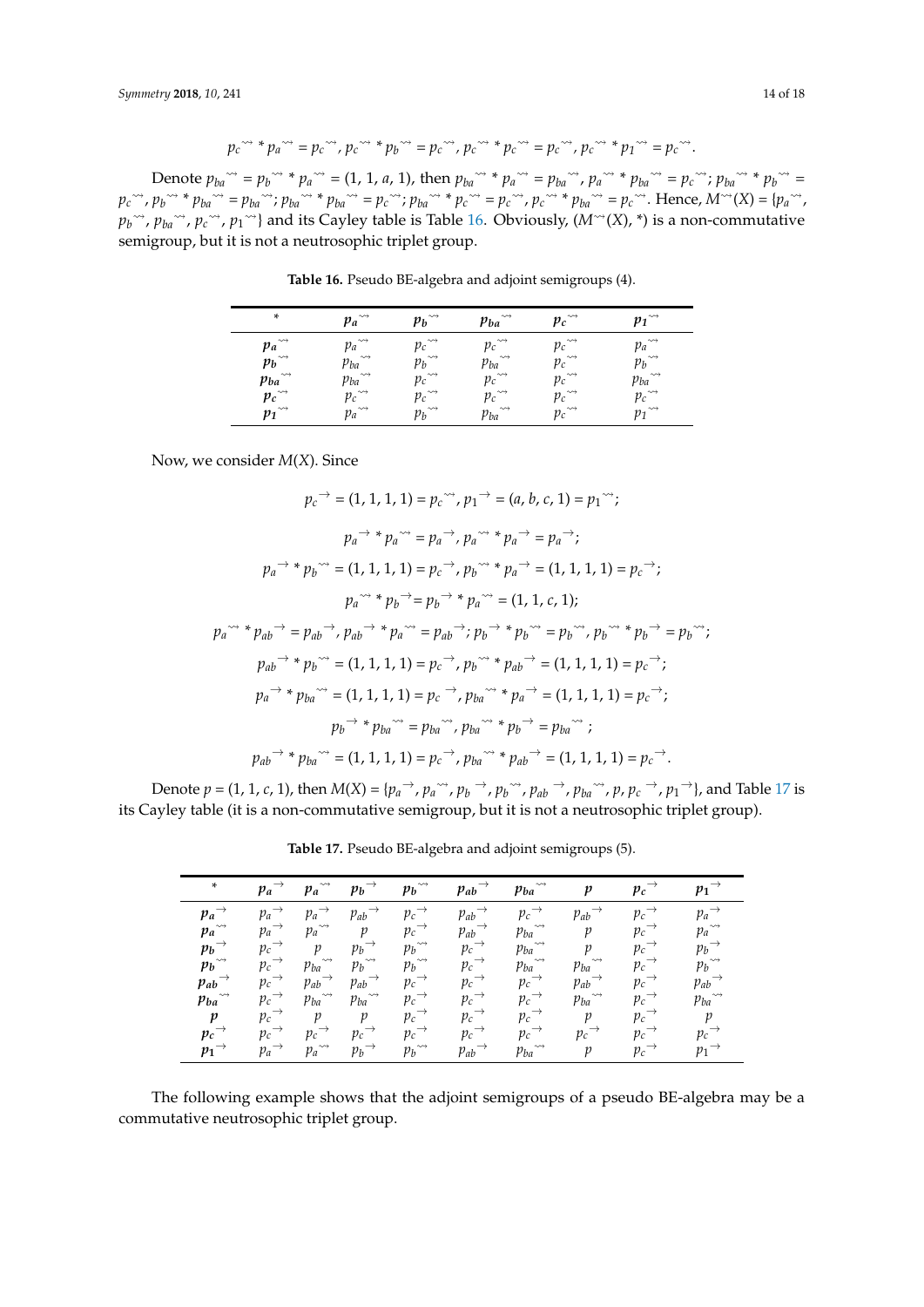**Example 11.** *Let*  $X = \{a, b, c, d, 1\}$ *. Define operations*  $\rightarrow$  *and*  $\sim$  *on*  $X$  *as* Tables [18](#page-14-0) and [19](#page-14-1)*. Then,*  $(X; \rightarrow, \rightsquigarrow, 1)$ *is a pseudo BE-algebra, as well as the following:*

$$
p_a^{\rightarrow} = (1, c, c, 1, 1), p_b^{\rightarrow} = (d, 1, 1, d, 1), p_c^{\rightarrow} = (d, 1, 1, d, 1), p_d^{\rightarrow} = (1, c, c, 1, 1), p_1^{\rightarrow} = (a, b, c, d, 1).
$$

We can verify the following:

$$
p_a \rightarrow * p_a \rightarrow = p_a \rightarrow, p_a \rightarrow * p_b \rightarrow = p_a \rightarrow * p_c \rightarrow = (1, 1, 1, 1, 1), p_a \rightarrow * p_a \rightarrow = p_a \rightarrow, p_a \rightarrow * p_1 \rightarrow = p_a \rightarrow;
$$
  
\n
$$
p_b \rightarrow * p_a \rightarrow = (1, 1, 1, 1, 1), p_b \rightarrow * p_b \rightarrow = p_b \rightarrow * p_c \rightarrow = p_b \rightarrow, p_b \rightarrow * p_d \rightarrow = (1, 1, 1, 1, 1), p_b \rightarrow * p_1 \rightarrow = p_b \rightarrow;
$$
  
\n
$$
p_c \rightarrow * p_a \rightarrow = (1, 1, 1, 1, 1), p_c \rightarrow * p_b \rightarrow = p_c \rightarrow * p_c \rightarrow = p_c \rightarrow, p_c \rightarrow * p_d \rightarrow = (1, 1, 1, 1, 1), p_c \rightarrow * p_1 \rightarrow = p_b \rightarrow;
$$
  
\n
$$
p_a \rightarrow * p_a \rightarrow = p_a \rightarrow, p_a \rightarrow * p_b \rightarrow = p_a \rightarrow * p_c \rightarrow = (1, 1, 1, 1, 1), p_a \rightarrow * p_a \rightarrow = p_a \rightarrow, p_a \rightarrow * p_1 \rightarrow = p_a \rightarrow.
$$
  
\nDenote  $p_{ab} \rightarrow = p_a \rightarrow * p_b \rightarrow = (1, 1, 1, 1, 1),$  then  $p_{ab} \rightarrow * p_a \rightarrow = p_{ab} \rightarrow * p_b \rightarrow = p_{ab} \rightarrow * p_c \rightarrow = p_{ab} \rightarrow * p_d \rightarrow$ 

<span id="page-14-0"></span> $= p_{ab} \rightarrow * p_{ab} \rightarrow = p_{ab} \rightarrow * p_1 \rightarrow = p_{ab} \rightarrow$ . Hence,  $M \rightarrow (X) = \{p_a \rightarrow p_b \rightarrow p_{ab} \rightarrow p_1 \rightarrow \}$  and its Cayley table is Table [20.](#page-14-2) Obviously,  $(M^{\rightarrow}(X), *)$  is a commutative neutrosophic triplet group.

**Table 18.** Pseudo BE-algebra and commutative neutrosophic triplet groups (1).

| $\rightarrow$ | a | $\bm{b}$          | $\mathcal{C}$     | $\boldsymbol{d}$ | 1 |
|---------------|---|-------------------|-------------------|------------------|---|
| a             | 1 | $\mathcal C$      | $\mathcal{C}_{0}$ | 1                | 1 |
| b             | d | <sup>1</sup>      | $\mathcal{I}$     | d                | 1 |
| C             | d | 1                 | $\mathcal{I}$     | d                | 1 |
| d             | 1 | $\mathcal{C}_{0}$ | $\mathcal{C}_{0}$ | 1                | 1 |
| 1             | a | b                 | $\mathcal{C}$     | d                | 1 |

<span id="page-14-1"></span>**Table 19.** Pseudo BE-algebra and commutative neutrosophic triplet groups (2).

|   | a             |               | $b$ c $d$         |                | 1 |
|---|---------------|---------------|-------------------|----------------|---|
| a | $\mathcal{I}$ | b             | $\mathcal{C}$     | $\overline{1}$ | 1 |
| h | d             | $\mathcal{I}$ | $\mathcal{I}$     | d              | 1 |
| C | d             | $\mathcal{I}$ | $\mathbf{1}$      | d              | 1 |
| d | 1             | b             | $\mathcal{C}$     | 1              | 1 |
| 1 | a             | h             | $\mathcal{C}_{0}$ | d              | 1 |

<span id="page-14-2"></span>**Table 20.** Pseudo BE-algebra and commutative neutrosophic triplet groups (3).

| *        | pa       | $p_h$    | Pab      | p1  |
|----------|----------|----------|----------|-----|
| $p_a$    | pa       | $p_{ab}$ | $p_{ab}$ | Pa  |
| $p_b$    | $p_{ab}$ | $p_b$    | $p_{ab}$ | pь  |
| $p_{ab}$ | $p_{ab}$ | Pab      | $p_{ab}$ | Pab |
| $p_1^-$  | pa       | pь       | $p_{ab}$ |     |

Similarly, we can verify the following:

$$
p_a^{\rightsquigarrow} = (1, b, c, 1, 1), p_b^{\rightsquigarrow} = (d, 1, 1, d, 1), p_c^{\rightsquigarrow} = (d, 1, 1, d, 1), p_d^{\rightsquigarrow} = (1, b, c, 1, 1), p_1^{\rightsquigarrow} = (a, b, c, d, 1).
$$

$$
p_a \xrightarrow{a} p_a \xrightarrow{a} p_a \xrightarrow{a} p_a \xrightarrow{a} p_b \xrightarrow{a} p_b \xrightarrow{a} p_c \xrightarrow{a} p_c \xrightarrow{a} q_c \xrightarrow{a} p_c \xrightarrow{a} q_c \xrightarrow{a} p_a \xrightarrow{a} p_a \xrightarrow{a} p_b \xrightarrow{a} p_b \xrightarrow{a} p_b \xrightarrow{a} p_b \xrightarrow{a} p_b \xrightarrow{a} p_b \xrightarrow{a} p_b \xrightarrow{a} p_b \xrightarrow{a} p_b \xrightarrow{a} p_b \xrightarrow{a} p_b \xrightarrow{a} p_b \xrightarrow{a} p_b \xrightarrow{a} p_b \xrightarrow{a} p_b \xrightarrow{a} p_b \xrightarrow{a} p_b \xrightarrow{a} p_b \xrightarrow{a} p_b \xrightarrow{a} p_b \xrightarrow{a} p_b \xrightarrow{a} p_b \xrightarrow{a} p_b \xrightarrow{a} p_b \xrightarrow{a} p_b \xrightarrow{a} p_b \xrightarrow{a} p_b \xrightarrow{a} p_b \xrightarrow{a} p_b \xrightarrow{a} p_b \xrightarrow{a} p_b \xrightarrow{a} p_b \xrightarrow{a} p_b \xrightarrow{a} p_b \xrightarrow{a} p_b \xrightarrow{a} p_b \xrightarrow{a} p_b \xrightarrow{a} p_b \xrightarrow{a} p_b \xrightarrow{a} p_b \xrightarrow{a} p_b \xrightarrow{a} p_b \xrightarrow{a} p_b \xrightarrow{a} p_b \xrightarrow{a} p_b \xrightarrow{a} p_b \xrightarrow{a} p_b \xrightarrow{a} p_b \xrightarrow{a} p_b \xrightarrow{a} p_b \xrightarrow{a} p_b \xrightarrow{a} p_b \xrightarrow{a} p_b \xrightarrow{a} p_b \xrightarrow{a} p_b \xrightarrow{a} p_b \xrightarrow{a} p_b \xrightarrow{a} p_b \xrightarrow{a} p_b \xrightarrow{a} p_b \xrightarrow{a} p_b \xrightarrow{a} p_b \xrightarrow{a} p_b \xrightarrow{a} p_b \xrightarrow{a} p_b \xrightarrow{a} p_b \xrightarrow{a} p_b \xrightarrow{a} p_b \xrightarrow{a} p_b \xrightarrow{a} p_b \xrightarrow{a} p_b \xrightarrow{a} p_b \xrightarrow{a} p_b \xrightarrow{a} p_b \xrightarrow{a} p_b \xrightarrow{a} p_b \xrightarrow{a} p_b \xrightarrow{a} p_b \xrightarrow{a} p_b \xrightarrow{a} p_b \xrightarrow{a} p_b \xrightarrow{a} p_b \xrightarrow{a
$$

Denote  $p_{ab}^{\rightharpoonup} = p_a^{\rightharpoonup} * p_b^{\rightharpoonup} = (1, 1, 1, 1, 1)$ , then  $M^{\rightharpoonup}(X) = \{p_a^{\rightharpoonup}, p_b^{\rightharpoonup}, p_{ab}^{\rightharpoonup}, p_1^{\rightharpoonup} \}$  and its Cayley table is Table [21.](#page-15-0) Obviously,  $(M^{\sim}(X), *)$  is a commutative neutrosophic triplet group.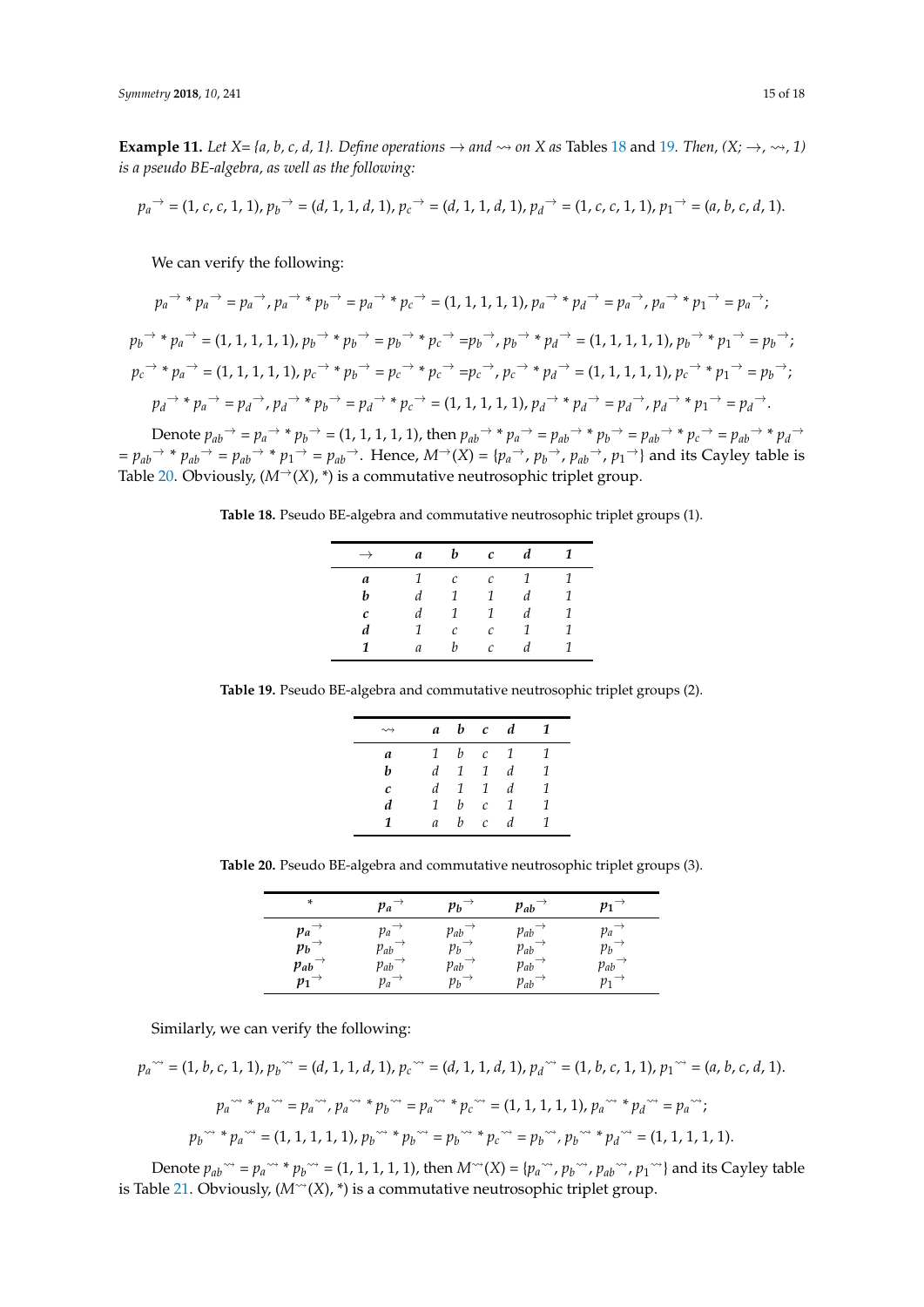| *                                                                                           | $\rightsquigarrow$<br>$p_a$                                                                                                                                                                                                                                                                                                                                                                                                                                                                                                                                                                                                                                                                                                    | $\rightsquigarrow$<br>pь                  | $\rightsquigarrow$<br>$p_{ab}$                                           | $\rightsquigarrow$                                    |
|---------------------------------------------------------------------------------------------|--------------------------------------------------------------------------------------------------------------------------------------------------------------------------------------------------------------------------------------------------------------------------------------------------------------------------------------------------------------------------------------------------------------------------------------------------------------------------------------------------------------------------------------------------------------------------------------------------------------------------------------------------------------------------------------------------------------------------------|-------------------------------------------|--------------------------------------------------------------------------|-------------------------------------------------------|
| $p_a$ <sup>**</sup><br>$p_b$ <sup>**</sup><br>$p_{ab}$ <sup>**</sup><br>$p_1$ <sup>**</sup> | $p_a \rightarrow p_{ab} \rightarrow p_{ab} \rightarrow p_a \rightarrow p_{ab} \rightarrow p_{ab} \rightarrow p_{ab} \rightarrow p_{ab} \rightarrow p_{ab} \rightarrow p_{ab} \rightarrow p_{ab} \rightarrow p_{ab} \rightarrow p_{ab} \rightarrow p_{ab} \rightarrow p_{ab} \rightarrow p_{ab} \rightarrow p_{ab} \rightarrow p_{ab} \rightarrow p_{ab} \rightarrow p_{ab} \rightarrow p_{ab} \rightarrow p_{ab} \rightarrow p_{ab} \rightarrow p_{ab} \rightarrow p_{ab} \rightarrow p_{ab} \rightarrow p_{ab} \rightarrow p_{ab} \rightarrow p_{ab} \rightarrow p_{ab} \rightarrow p_{ab} \rightarrow p_{ab} \rightarrow p_{ab} \rightarrow p_{ab} \rightarrow p_{ab} \rightarrow p_{ab} \rightarrow p_{ab} \rightarrow p_{$ | $p_{ab}^{\sim}$<br>$p_b^{\sim}$           | $p_{ab}^{\sim}$<br>$p_{ab}^{\sim}$<br>$p_{ab}^{\sim}$<br>$p_{ab}^{\sim}$ | $\rightsquigarrow$<br>$p_a$                           |
|                                                                                             |                                                                                                                                                                                                                                                                                                                                                                                                                                                                                                                                                                                                                                                                                                                                |                                           |                                                                          |                                                       |
|                                                                                             | $p_{ab}^{\sim} \over p_a^{\sim}$                                                                                                                                                                                                                                                                                                                                                                                                                                                                                                                                                                                                                                                                                               | Pab                                       |                                                                          | $\rightsquigarrow$<br>$p_{ab}^{\sim}$<br>$p_1^{\sim}$ |
|                                                                                             |                                                                                                                                                                                                                                                                                                                                                                                                                                                                                                                                                                                                                                                                                                                                | $p_b$ <sup><math>\rightarrow</math></sup> |                                                                          |                                                       |

<span id="page-15-0"></span>**Table 21.** Pseudo BE-algebra and commutative neutrosophic triplet groups (4).

Now, we consider *M*(*X*). Since the following:

$$
{p_b}^{\rightarrow} = {p_c}^{\rightarrow} = (d,1,1,d,1) = {p_b}^{\sim} = {p_c}^{\sim}, {p_a}^{\rightarrow} = {p_d}^{\rightarrow} = (1,c,c,1,1), {p_a}^{\sim} = {p_d}^{\sim} = (1,b,c,1,1);
$$

 $p_a \rightarrow * p_a \rightarrow p_a \rightarrow p_a \rightarrow * p_a \rightarrow * p_a \rightarrow * p_a \rightarrow * p_b \rightarrow * (1, 1, 1, 1, 1) = p_{ab} \rightarrow * p_{ab} \rightarrow * p_b \rightarrow * p_a \rightarrow * (1, 1, 1, 1, 1).$ 

<span id="page-15-1"></span>Hence,  $M(X) = \{p_a^\rightarrow, p_a^\rightarrow, p_b^\rightarrow, p_{ab}^\rightarrow, p_1^\rightarrow\}$ , and Table [22](#page-15-1) is its Cayley table (it is a commutative neutrosophic triplet group).

| *                    | $p_a$    | $\rightsquigarrow$<br>pa    | $p_b$ | $p_{ab}$ | $v_1$                    |
|----------------------|----------|-----------------------------|-------|----------|--------------------------|
| pa                   | pа       | Pa                          | Pab   | Pab      | $p_a$ <sup>-1</sup>      |
| $p_a$ <sup>224</sup> | pа       | $\rightsquigarrow$<br>$p_a$ | Pab   | Pab      | $\rightsquigarrow$<br>pa |
| $p_b$                | $p_{ab}$ | $p_{ab}$                    | $p_b$ | $p_{ab}$ | $p_b$                    |
| $p_{ab}$             | $p_{ab}$ | Pab                         | Pab   | $p_{ab}$ | $p_{ab}$                 |
| $p_1$                | pa       | $\rightsquigarrow$<br>$p_a$ | pь    | Pab      | D1                       |

**Table 22.** Pseudo BE-algebra and commutative neutrosophic triplet groups (5).

**Remark 3.** *Through the discussions of Examples 10 and 11 above, we get the following important revelations:*  $(1)$   $(M<sup>\rightarrow</sup>(X), *$ ),  $(M<sup>\rightarrow</sup>(X), *)$ , and  $(M(X), *)$  are usually three different semi-groups; (2)  $(M<sup>\rightarrow</sup>(X), *)$  and  $(M<sup>\rightarrow</sup>(X), *)$ \*) are all sub-semi-groups of (M(X), \*), which can also be proved from their definitions; (3) ( $M^{\rightarrow}(X)$ , \*), ( $M^{\rightarrow}(X)$ , *\*), and (M(X), \*) may be neutrosophic triplet groups. Under what circumstances they will become neutrosophic triplet groups, will be examined in the next study.*

#### **6. Conclusions**

In this paper, the concepts of neutrosophic triplet loops (groups) are further generalized, and some new concepts of generalized neutrosophic triplet structures are proposed, including (*l*-*l*)-type, (*l*-*r*)-type, (*r*-*l*)-type, (*r*-*r*)-type, (*l*-*lr*)-type, (*r*-*lr*)-type, (*lr*-*l*)-type, and (*lr*-*r*)-type quasi neutrosophic triplet loops (groups), and their basic properties are discussed. In particular, as a corollary of these new properties, an important result is proved. For any commutative neutrosophic triplet group, its every element has only one neutral element. At the same time, the BE-algebras and its various extensions (including CI-algebras, pseudo BE-algebras, and pseudo CI-algebras) have been studied, and some related generalized neutrosophic triplet structures that are contained in these algebras are presented. Moreover, the concept of adjoint semigroups of (generalized) BE-algebras are proposed for the first time, abundant examples are given, and some new results are obtained.

**Author Contributions:** X.Z. and X.W. initiated the research and wrote the paper; F.S. supervised the research work and provided helpful suggestions; and M.H. participated in some of the research work.

**Funding:** This research received no external funding.

**Acknowledgments:** This work was supported by the National Natural Science Foundation of China (Grant Nos. 61573240, 61473239).

**Conflicts of Interest:** The authors declare no conflict of interest.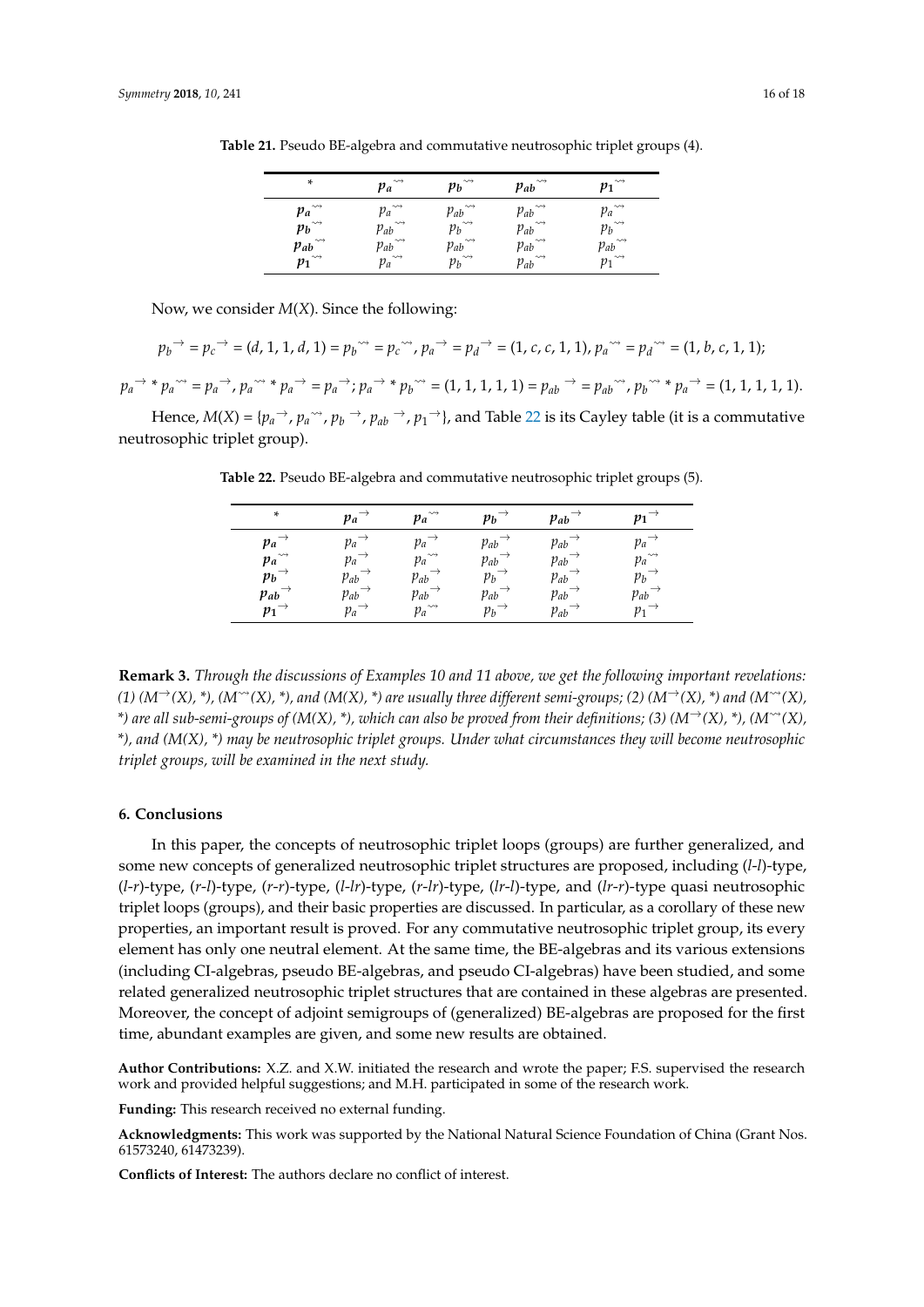#### **References**

- <span id="page-16-0"></span>1. Molaei, M.R. Generalized groups. *Bull. Inst. Polit. Di. Iase Fasc.* **1999**, *3*, 21–24.
- 2. Molaei, M.R. Generalized actions. In Proceedings of the First International Conference on Geometry, Integrability and Quantization, Varna, Bulgaria, 1–10 September 1999; pp. 175–180.
- 3. Araujo, J.; Konieczny, J. Molaei's Generalized groups are completely simple semigroups. *Bull. Polytech. Inst. Iassy* **2002**, *48*, 1–5.
- <span id="page-16-1"></span>4. Adeniran, J.O.; Akinmoyewa, J.T.; Solarin, A.R.T.; Jaiyeola, T.G. On some algebraic properties of generalized groups. *Acta Math. Acad.* **2011**, *27*, 23–30.
- <span id="page-16-2"></span>5. Smarandache, F. *Neutrosophic Perspectives: Triplets, Duplets, Multisets, Hybrid Operators, Modal Logic, Hedge Algebras. and Applications*; Pons Publishing House: Brussels, Belgium, 2017.
- <span id="page-16-3"></span>6. Smarandache, F.; Ali, M. Neutrosophic triplet group. *Neural Comput. Appl.* **2018**, *29*, 595–601. [\[CrossRef\]](http://dx.doi.org/10.1007/s00521-016-2535-x)
- <span id="page-16-4"></span>7. Smarandache, F. Neutrosophic set—A generialization of the intuituionistics fuzzy sets. *Int. J. Pure Appl. Math.* **2005**, *3*, 287–297.
- 8. Liu, P.D.; Shi, L.L. Some Neutrosophic uncertain linguistic number Heronian mean operators and their application to multi-attribute group decision making. *Neural Comput. Appl.* **2017**, *28*, 1079–1093. [\[CrossRef\]](http://dx.doi.org/10.1007/s00521-015-2122-6)
- 9. Ye, J.; Du, S. Some distances, similarity and entropy measures for interval-valued neutrosophic sets and their relationship. *Int. J. Mach. Learn Cybern.* **2018**. [\[CrossRef\]](http://dx.doi.org/10.1007/s13042-017-0719-z)
- 10. Zhang, X.H.; Ma, Y.C.; Smarandache, F. Neutrosophic regular filters and fuzzy regular filters in pseudo-BCI algebras. *Neutrosophic Sets Syst.* **2017**, *17*, 10–15.
- <span id="page-16-5"></span>11. Zhang, X.H.; Bo, C.X.; Smarandache, F.; Dai, J.H. New inclusion relation of neutrosophic sets with applications and related lattice structure. *Int. J. Mach. Learn. Cyber.* **2018**. [\[CrossRef\]](http://dx.doi.org/10.1007/s13042-018-0817-6)
- <span id="page-16-6"></span>12. Zhang, X.H.; Smarandache, F.; Liang, X.L. Neutrosophic duplet semi-group and cancellable neutrosophic triplet groups. *Symmetry* **2017**, *9*, 275. [\[CrossRef\]](http://dx.doi.org/10.3390/sym9110275)
- <span id="page-16-14"></span>13. Jaiyeola, T.G.; Smarandache, F. Inverse properties in neutrosophic triplet loop and their application to cryptography. *Algorithms* **2018**, *11*, 32. [\[CrossRef\]](http://dx.doi.org/10.3390/a11030032)
- 14. Bal, M.; Shalla, M.M.; Olgun, N. Neutrosophic triplet cosets and quotient groups. *Symmetry* **2018**, *10*, 126. [\[CrossRef\]](http://dx.doi.org/10.3390/sym10040126)
- <span id="page-16-7"></span>15. Zhang, X.H.; Smarandache, F.; Ali, M.; Liang, X.L. Commutative neutrosophic triplet group and neutrohomomorphism basic theorem. *Ital. J. Pure Appl. Math.* **2018**, in press.
- <span id="page-16-8"></span>16. Fleischer, I. Every BCK-algebra is a set of residuables in an integral pomonoid. *J. Algebra* **1980**, *119*, 360–365. [\[CrossRef\]](http://dx.doi.org/10.1016/0021-8693(88)90065-8)
- <span id="page-16-15"></span>17. Huang, W. On BCI-algebras and semigroups. *Math. Jpn.* **1995**, *42*, 59–64.
- 18. Zhang, X.H.; Ye, R.F. BZ-algebra and group. *J. Math. Phys. Sci.* **1995**, *29*, 223–233.
- 19. Dudek, W.A.; Zhang, X.H. On atoms in BCC-algebras. *Discuss. Math. Algebra Stoch. Methods* **1995**, *15*, 81–85.
- 20. Huang, W.; Liu, F. On the adjoint semigroups of p-separable BCI-algebras. *Semigroup Forum* **1999**, *58*, 317–322. [\[CrossRef\]](http://dx.doi.org/10.1007/BF03325431)
- 21. Zhang, X.H.; Wang, Y.Q.; Dudek, W.A. T-ideals in BZ-algebras and T-type BZ-algebras. *Indian J. Pure Appl. Math.* **2003**, *34*, 1559–1570.
- 22. Zhang, X.H. *Fuzzy Logics and Algebraic Analysis*; Science Press: Beijing, China, 2008.
- 23. Zhang, X.H.; Dudek, W.A. BIK+-logic and non-commutative fuzzy logics. *Fuzzy Syst. Math.* **2009**, *23*, 8–20.
- 24. Zhang, X.H.; Jun, Y.B. Anti-grouped pseudo-BCI algebras and anti-grouped pseudo-BCI filters. *Fuzzy Syst. Math.* **2014**, *28*, 21–33.
- 25. Zhang, X.H. Fuzzy anti-grouped filters and fuzzy normal filters in pseudo-BCI algebras. *J. Intell. Fuzzy Syst.* **2017**, *33*, 1767–1774. [\[CrossRef\]](http://dx.doi.org/10.3233/JIFS-17006)
- <span id="page-16-9"></span>26. Zhang, X.H.; Park, C.; Wu, S.P. Soft set theoretical approach to pseudo-BCI algebras. *J. Intell. Fuzzy Syst.* **2018**, *34*, 559–568. [\[CrossRef\]](http://dx.doi.org/10.3233/JIFS-17777)
- <span id="page-16-10"></span>27. Kim, H.S.; Kim, Y.H. On BE-algebras. *Sci. Math. Jpn.* **2007**, *66*, 113–116.
- <span id="page-16-11"></span>28. Ahn, S.S.; So, Y.H. On ideals and upper sets in BE-algebras. *Sci. Math. Jpn.* **2008**, *68*, 279–285.
- 29. Walendziak, A. On commutative BE-algebras. *Sci. Math. Jpn.* **2009**, *69*, 281–284.
- 30. Meng, B.L. On filters in BE-algebras. *Sci. Math. Jpn.* **2010**, *71*, 201–207.
- <span id="page-16-12"></span>31. Walendziak, A. On normal filters and congruence relations in BE-algebras. *Comment. Math.* **2012**, *52*, 199–205.
- <span id="page-16-13"></span>32. Sambasiva Rao, M. *A Course in BE-Algebras*; Springer: Berlin, Germany, 2018.